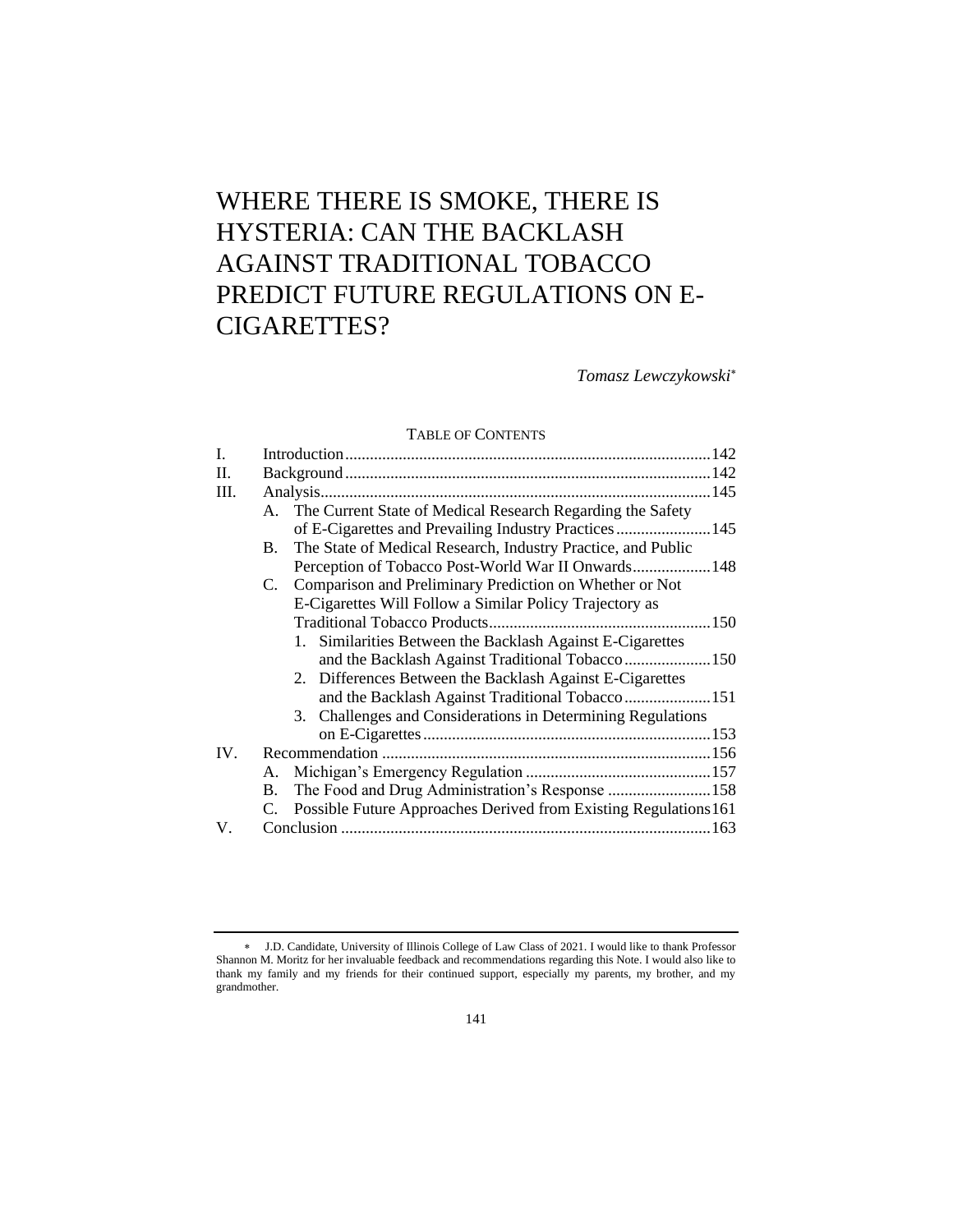#### I. INTRODUCTION

Few parents would want to ask the following to their children: Are you smoking cigarettes? Since the 1960s, public perception of traditional tobacco products like cigarettes, pipes, and cigars has declined as information on the health risks associated with smoking became more prevalent. This coincided with increased regulations on the advertisement and sale of nicotine products.<sup>1</sup> However, in the 21st century, a new form of nicotine consumption has taken the market by storm in the form of "vaping."<sup>2</sup> By using aerosol to deliver nicotine orally through electronic cigarettes (or known simply as "e-cigarettes") as opposed to the traditional use of combustion for older forms of tobacco products, vaping is touted as having substantially reduced the health risks of tobacco consumption.<sup>3</sup> The combination of smart advertising and a plethora of creative flavorings has made vaping particularly popular among young adults.<sup>4</sup>

In September of 2019, however, the Center for Disease Control (CDC) reported a spike in lung-related injuries stemming from the use of e-cigarettes, spurring discussions as to whether vaping should be more regulated.<sup>5</sup> This Note will discuss the current state of medical research regarding the health effects of e-cigarettes, taking into account the recent information regarding respiratory injuries.<sup>6</sup> The Note will then compare and contrast the state of research on ecigarettes with that of traditional tobacco products from the 1960s onwards. The specific policy changes being compared and contrasted between the two include regulations on advertising, age restrictions, artificial flavorings, and other substantive matters. After considering both the change in public perception and regulations passed against traditional tobacco products, this Note predicts that e-cigarettes will follow a similar trajectory as traditional tobacco products with respect to advertising. However, e-cigarettes will not follow the same regulatory path as traditional tobacco products regarding outright public condemnation and disincentives, due to their public health advantages over tobacco smoking.

## II. BACKGROUND

Prior to the mid-20th century, tobacco products were not seen as harmful from a medical perspective, and were used for recreational purposes.<sup>7</sup> Although some segments of society, such as advocates of the temperance movement, sought to prohibit the use or sale of tobacco alongside alcohol, attempts to ban

<sup>1</sup>*. See* K. Michael Cummings & Robert N. Proctor, *The Changing Public Image of Smoking in the United States: 1964–2014*, 23 CANCER EPIDEMIOLOGY, BIOMARKERS & PREVENTION 32, 33–34 (2014) (discussing the changing public perception of smoking from 1964 onwards).

<sup>2.</sup> Yvette Brazier, *Are E-Cigarettes a Safe Alternative to Smoking?*, MED. NEWS TODAY, https://www.medicalnewstoday.com/articles/216550 (last updated May 18, 2018).

<sup>3</sup>*. Id.*

<sup>4.</sup> Jidong Huang et al., *Vaping versus JUULing: How the Extraordinary Growth and Marketing of JUUL Transformed the US Retail E-Cigarette Market*, 28 TOBACCO CONTROL 146, 147 (2019).

<sup>5</sup>*. Outbreak of Lung Injury Associated with the Use of E-Cigarette, or Vaping, Products*, CTR. FOR DISEASE CONTROL & PREVENTION, https://www.cdc.gov/tobacco/basic\_information/e-cigarettes/severe-lungdisease.html (last updated Feb. 25, 2020) [hereinafter *E-Cigarette Lung Injury*].

<sup>6</sup>*. Id.*

<sup>7.</sup> Cummings & Proctor, *supra* note 1, at 32.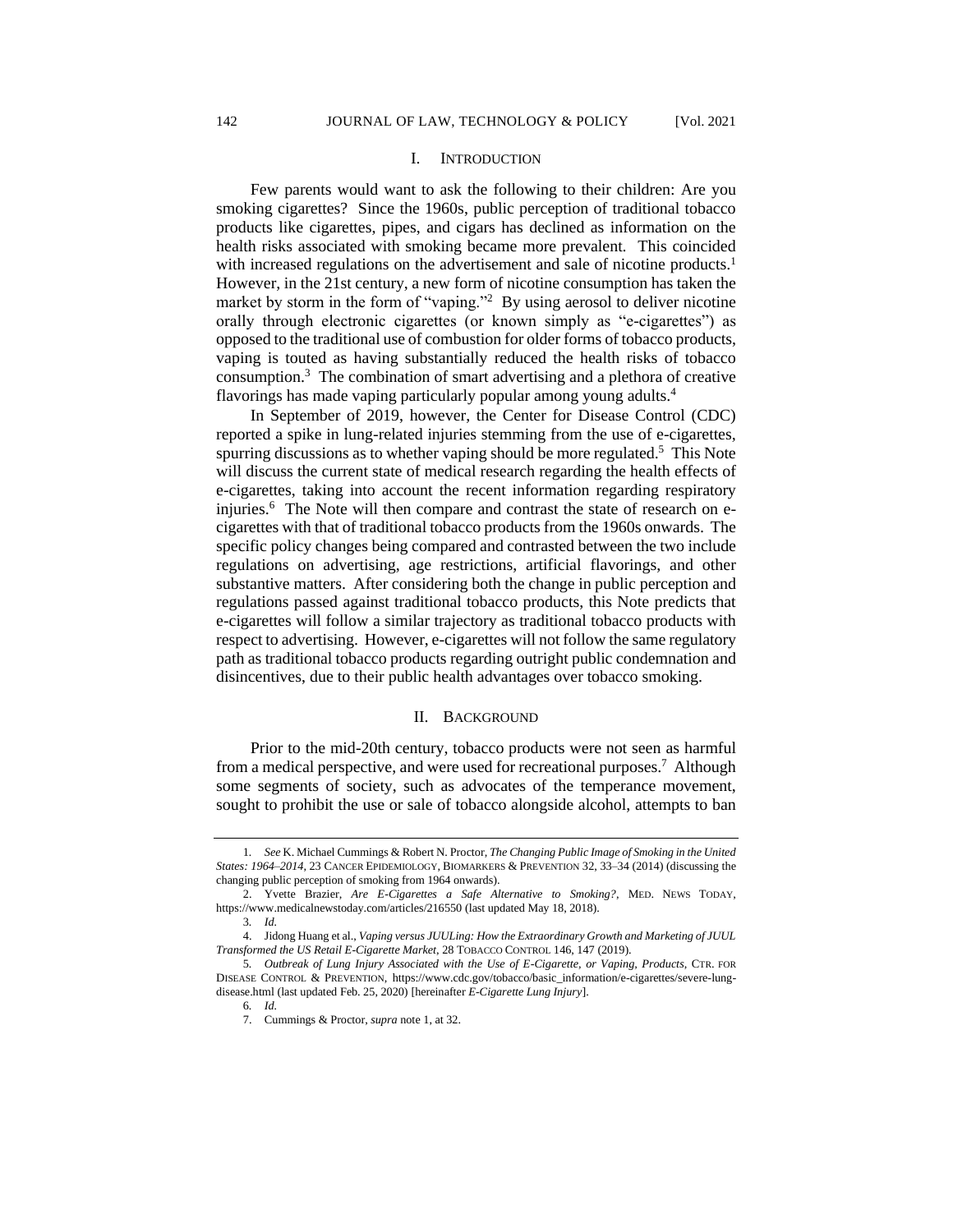tobacco were never widespread.<sup>8</sup> After the disappearance of the temperance movement, moves to regulate or prohibit tobacco became non-existent in the United States.<sup>9</sup> Beginning in the 1930s, when lung cancer rates were climbing despite being an extremely rare form of cancer, medical professionals began noticing a link between smoking and lung cancer.<sup>10</sup>

In the 1950s, the effects of tobacco on health fell under greater scrutiny by medical professionals, with tobacco companies responding by increasing advertising and the release of "filtered" cigarettes that would ostensibly reduce the risks.<sup>11</sup> Two landmark reports published by the Royal Academy of Physicians in the United Kingdom and the United States Department of Health in 1962 and 1964, respectively, resulted in demands for increased regulation of tobacco products.<sup>12</sup> These damning reports described the numerous health risks associated with smoking that were previously unknown to the general public, such as the correlation between smoking and lung cancer.<sup>13</sup> Tobacco companies were further hit with litigation concerning the advertising and health effects of tobacco products.<sup>14</sup> This resulted in restrictions on the sale of these products as well as tobacco companies being more forthright about the negative health effects of tobacco, including but not limited to lung cancer, emphysema, etc.<sup>15</sup>

For the remainder of the 20th century, as smoking was increasingly portrayed in a negative light, the use of tobacco products began to steadily decline.<sup>16</sup> Whereas smokers comprised 42% of the U.S. adult population in 1965, by 2011 it declined to less than 20% of the adult population.<sup>17</sup> Public awareness of the health risks associated with smoking has also contributed to the decline of public acceptance of the practice, with 71% of Americans naming smoking as a major cause of cancer in 2001, and 59% supporting smoking bans in public places by  $2011.^{18}$ 

In 2003, the first modern e-cigarette was designed and manufactured by Chinese pharmacist Hon Lik.<sup>19</sup> Efforts to create electronic cigarettes go as far back as 1963, but serious efforts to create a commercially viable electronic cigarette can be seen as late as the 1990s, with major tobacco companies like RJ

<sup>8</sup>*. Id.*

<sup>9</sup>*. Id.* 10*. Id.*

<sup>11</sup>*. See id.* (discussing the use of filtered cigarettes in advertising and their prominence in tobacco sales in the 1950s and 1960s).

<sup>12</sup>*. See generally* SMOKING AND HEALTH 43 (ROYAL C. OF PHYSICIANS 1962)(reprt. 2015) (concluding that smoking is the leading cause in the rise of lung cancer deaths and increases the risk of other diseases such as coronary heart disease) [hereinafter SMOKING AND HEALTH]; DR. LUTHER L. TERRY, SMOKING AND HEALTH: REPORT OF THE ADVISORY COMMITTEE TO THE SURGEON GENERAL OF THE UNITED STATES 33 (U.S. DEP'T OF HEALTH 1964) (mirroring the conclusions of the Smoking and Health report published by the Royal College of Physicians regarding the link between smoking and health).

<sup>13.</sup> SMOKING AND HEALTH, *supra* note 12; TERRY, *supra* note 12.

<sup>14</sup>*. See* Cummings & Proctor, *supra* note 1, at 34 (discussing the litigation between tobacco companies and state attorneys general).

<sup>15</sup>*. Id.*

<sup>16</sup>*. Id.* at 33. 17*. Id.*

<sup>18</sup>*. Id.*

<sup>19</sup>*. The Story of the E-Cigarette*, FONTEM VENTURES (Jan. 29, 2015), http://www.fontemventures.com/ news/story-e-cigarette.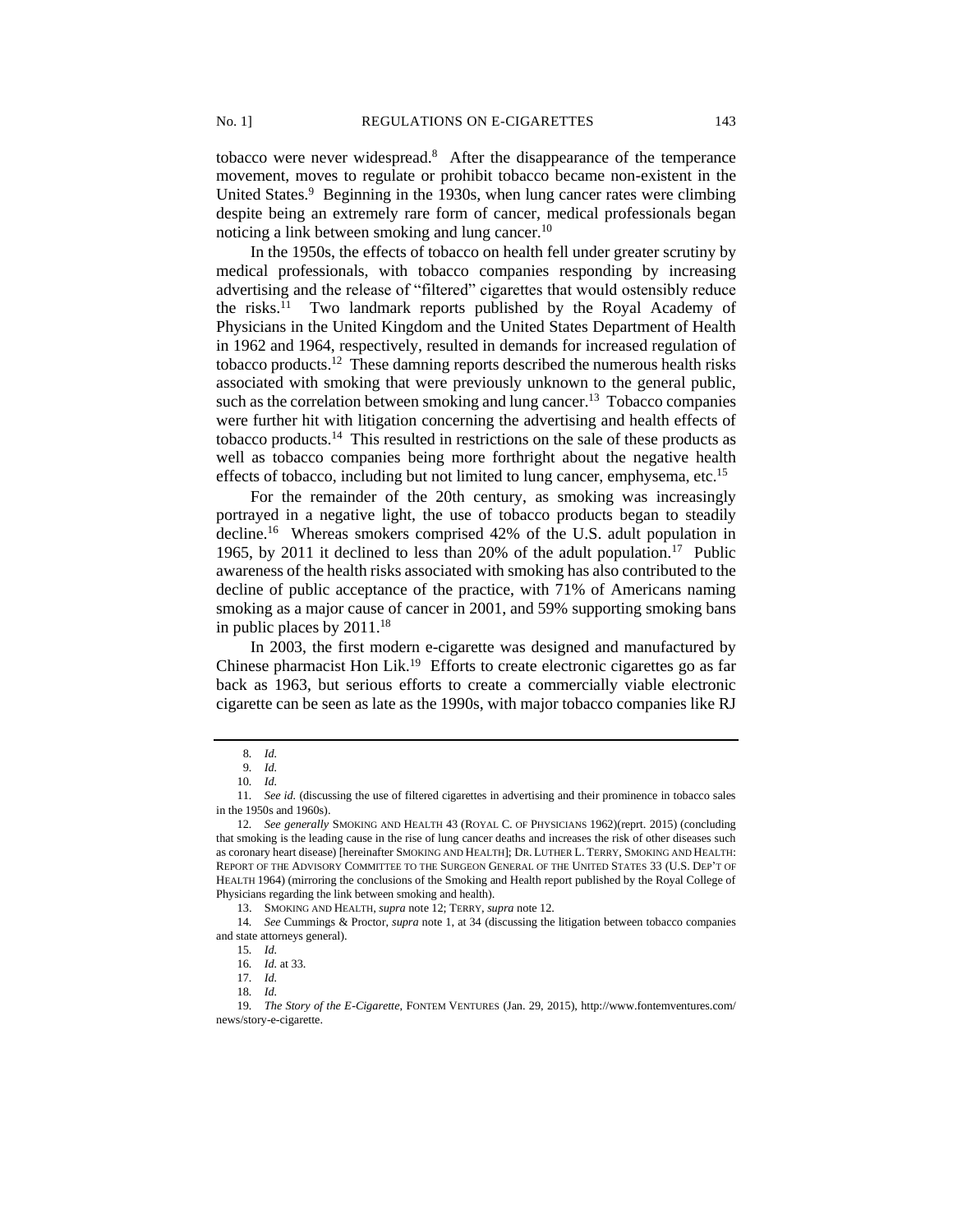Reynolds and Phillip Morris creating numerous designs attempting to deliver nicotine in a less harmful manner.<sup>20</sup> The e-cigarette designs pioneered by Hon are battery-powered products that typically deliver nicotine in the form of an aerosol.<sup>21</sup> The aerosol, which is not created by combustion and contains no tar, circumvents many of the health risks of traditional tobacco products because the nicotine is isolated from the tobacco.<sup>22</sup>

Originally bulky and unattractive from an aesthetic standpoint, the development of smaller and sleeker versions, like the JUUL, contributed to the popularity of e-cigarettes among young adults.<sup>23</sup> The newer aesthetic made it fashionable while their smaller sizes meant that they could be easily hidden, which was useful for younger users to evade detection by authority figures. $24$ Within a decade of its invention, e-cigarettes became extremely popular due to the reduced health risks that were touted by their purveyors.<sup>25</sup> Additionally, ecigarette pods came in a multitude of flavors that were more appealing to younger audiences, including fruity flavors like mango or even sweets like cotton candy.<sup>26</sup>

Beginning in September of 2019, reports began to surface of lung-related injuries that were tied to the use of e-cigarettes.<sup>27</sup> Initially, the CDC could not pinpoint what the exact cause of the injuries was, but it confirmed that they were tied to e-cigarette use.<sup>28</sup> This led to public outcry throughout the country, with some municipalities and state governments even considering new regulations regarding the sale of e-cigarettes.<sup>29</sup> The CDC eventually confirmed that the cause was likely from black market pods containing tetrahydrocannabinol (THC) and not from any issues stemming from the e-cigarettes being used as intended.<sup>30</sup>

Despite these findings, pressure from the public and state governments has continued to mount against e-cigarette manufacturers, with some even deciding to withhold the sale of flavored pods for the time being. $31$  This culminated in

23*. Id.* at 8.

<sup>20</sup>*. See* Lauren M. Dutra et al., *Philip Morris Research on Precursors to the Modern E-Cigarette Since 1990*, 26 TOBACCO CONTROL 97, 97–99 (2017) (discussing and analyzing the various e-cigarette designs contemplated by Phillip Morris, prefiguring the development of the modern e-cigarette in 2003 by Hon Lik).

<sup>21.</sup> *The Story of the E-Cigarette*, *supra* note 19.

<sup>22</sup>*. See* JOHN BRITTON & ILZE BOGDANOVICA, ELECTRONIC CIGARETTES: A REPORT COMMISSIONED BY PUBLIC HEALTH ENGLAND 6–7 (PUB. HEALTH ENG. 2014) ("[E]lectronic cigarettes do not burn tobacco, so any toxins in vapour arise either from constituents and contaminants of the nicotine solution, and products of heating to generate vapour.").

<sup>24.</sup> Huang et al., *supra* note 4, at 146.

<sup>25</sup>*. Id.*

<sup>26</sup>*. See id.* at 149 (discussing the prominence of flavorings in the marketing for JUUL).

<sup>27.</sup> *E-Cigarette Lung Injury*, *supra* note 5.

<sup>28.</sup> Jacob Sullum, *Black Market Pot—Not Vaping—Most to Blame for Lung Disease*, CHI. SUN-TIMES (Oct. 8, 2019), https://chicago.suntimes.com/columnists/2019/10/8/20905306/vaping-lung-disease-juul-njoyjacob-sullum.

<sup>29.</sup> Kristen Jordan Shamus et al., *Michigan's Flavored Vape Ban Stops Sales This Week. Here's What You Need to Know*, DETROIT FREE PRESS (Sept. 30, 2019), https://www.freep.com/story/news/local/michigan/ 2019/09/30/michigan-flavored-vape-ban-vaping-ecigarette-vapes/2424516001.

<sup>30.</sup> Sullum, *supra* note 28.

<sup>31.</sup> Sheila Kaplan, *Juul Ends E-Cigarette Sales of Mint-Flavored Pods*, N.Y. TIMES (Nov. 7, 2019), https://www.nytimes.com/2019/11/07/health/vaping-juul-mint-flavors.html.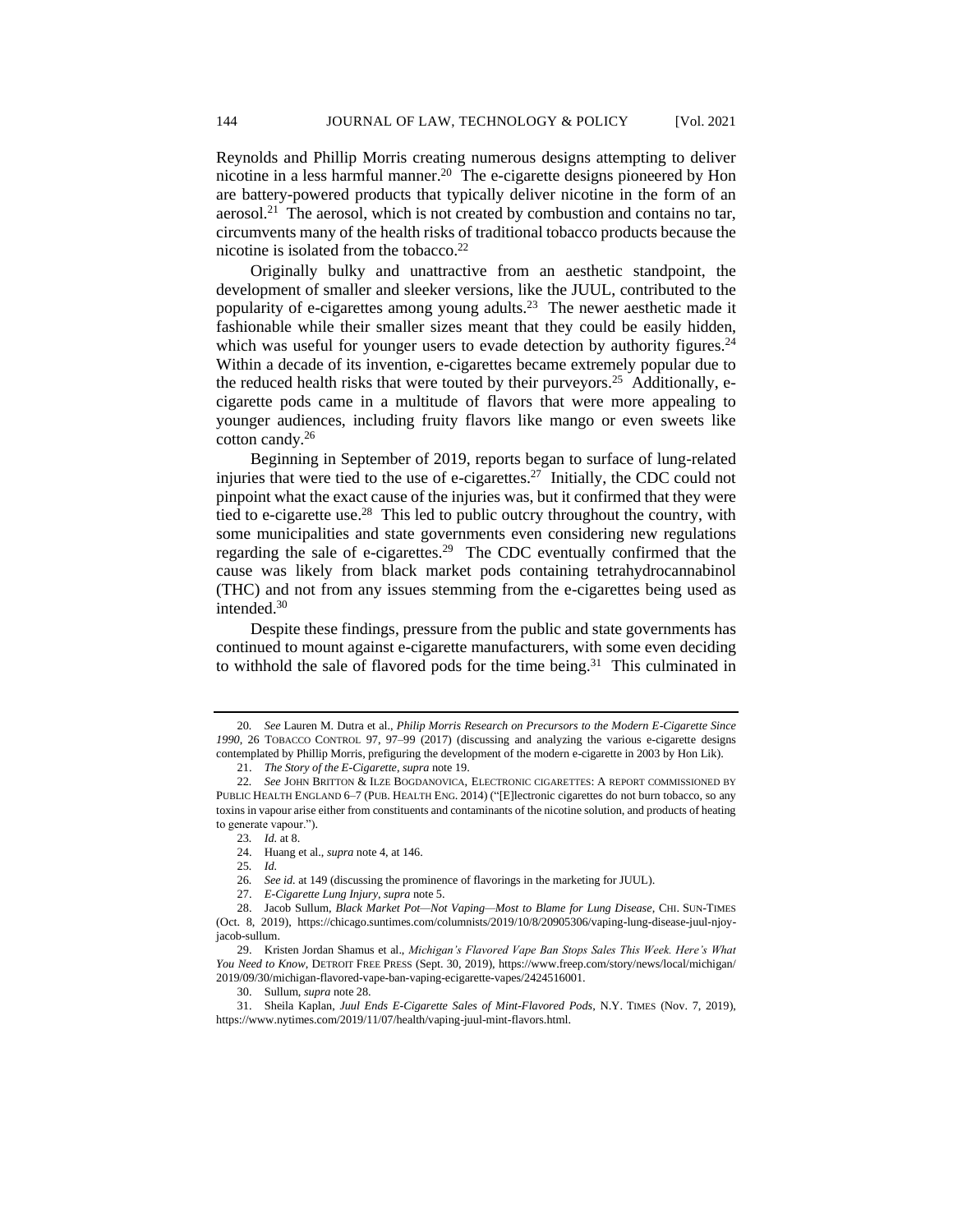the U.S. Food and Drug Administration (FDA) announcing a ban on flavorings for e-cigarettes, though it includes exemptions for menthol and tobacco flavorings in order to "strike the right public health balance" by targeting products widely used by children while allowing vaping as a "potential offramp" for adults who want to quit smoking."32

## III. ANALYSIS

In attempting to craft a prediction on what path future regulations of ecigarettes will follow, the Note will compare the current state of e-cigarettes with that of traditional tobacco products when regulations against tobacco use began in earnest in the 1960s. The Note will first examine the current state of research regarding the possible health effects of e-cigarettes, and the industry's practice on its sale and advertisement of the product. The Note will then provide an examination of the medical research into and changing public perception of cigarettes and other traditional tobacco products during the mid-20th century. Finally, the Note will compare the two products and will predict, based on the medical research regarding e-cigarettes and the nature of policies taken by government entities, that e-cigarettes will likely experience similar restrictions as tobacco with respects to advertising but not with respect to policies that overtly discourage their use on account of their potential public health benefits.

# *A. The Current State of Medical Research Regarding the Safety of Ecigarettes and Prevailing Industry Practices*

It is no surprise that, given the research on the negative health effects of tobacco products and the advertising of e-cigarettes as a safer alternative to smoking, medical professionals would collect data and observe the possible health effects of vaping.<sup>33</sup> Furthermore, given the advertising done by tobacco companies in the past (which will be further explored in the succeeding section), it is natural for the medical and scientific community to express initial skepticism regarding the safety of these products. $34$  As a result of these concerns, the body of research on e-cigarettes is impressive, with several noticeable trends. One of the most important trends is that e-cigarettes are generally healthier than traditional tobacco products.<sup>35</sup>

<sup>32.</sup> Ken Alltucker, *FDA Bans Mint- and Fruit-flavored Vaping Products but Exempts Menthol and Tobacco*, USA TODAY (Jan. 2, 2020), https://www.usatoday.com/story/news/health/2020/01/02/vaping-banfda-strikes-mint-and-fruit-flavored-products/2796299001.

<sup>33.</sup> *See* Caroline Franck et al., *Ethical Considerations of E-cigarette Use for Tobacco Harm Reduction*, 17 RESPIRATORY RSCH. 1, 1 (2016) (concerning the use of e-cigarettes as smoking cessation devices); Huang et al., *supra* note 4, at 147 (discussing marketing tactics utilized by JUUL); Igor Bursztyn, *Peering Through the Mist: Systematic Review of What the Chemistry of Contaminants in Electronic Cigarettes Tells Us About Health Risks*, 14 BMCPUB. HEALTH 1, 1 (2014) (analyzing the quantities of potential contaminants in e-cigarette vapors and whether they pose a sufficient risk to human health).

<sup>34.</sup> Cummings & Proctor, *supra* note 1, at 32.

<sup>35.</sup> Franck et al., *supra* note 33, at 7; Bursztyn, *supra* note 33, at 12.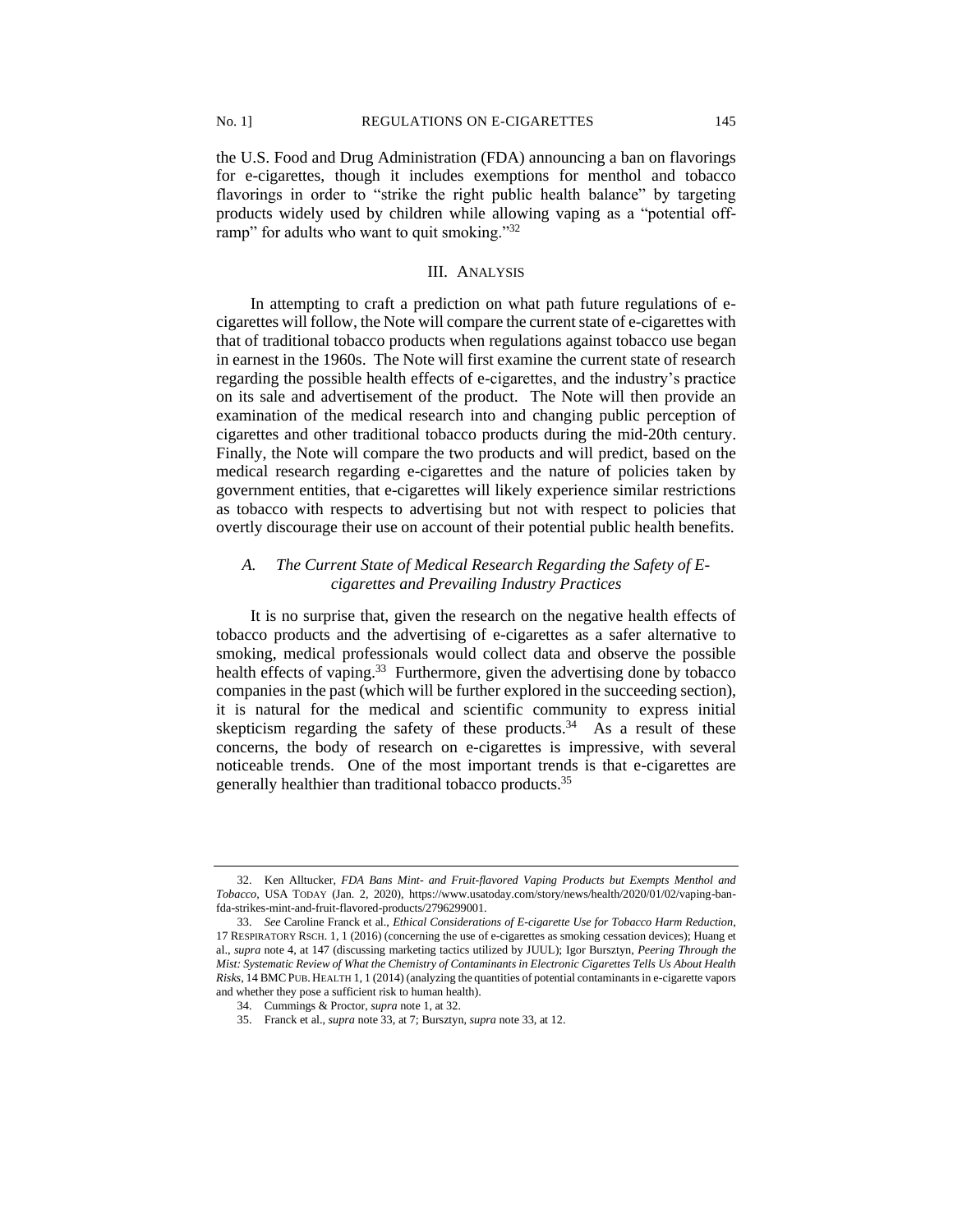Tobacco smoking comes with myriad health risks stemming from the combustion of nicotine products and the preparation of ingredients.<sup>36</sup> Cigarettes, which are one of the most popular methods of smoking, contain over 7,000 harmful chemicals, including carcinogens like formaldehyde, arsenic, butane, and many others.<sup>37</sup> As a result, constant smoking results not only in long-term inflammation and damage to tissue, but also leads to increased risk of lung cancer, emphysema, and other respiratory ailments.<sup>38</sup> The damage is not only confined to the respiratory system, but also to the cardiovascular system by promoting plaque buildup, resulting in an elevated risk for cardiac arrest and stroke.<sup>39</sup>

It is within this context that e-cigarettes have received so much attention from the medical community. Although e-cigarettes are not entirely safe and come with their own problems (depending on the nicotine solution<sup>40</sup>), ecigarettes are shown to be significantly safer for consumers than cigarettes.<sup>41</sup> Owing to the fact that the method of delivery is by aerosol rather than combustion, the vast majority of deadly chemicals usually present in tobacco smoke are either not present or "fall well below the threshold for concern for compounds with known toxicity."<sup>42</sup> Users of e-cigarettes also reported "less dyspnea on exertion […], less cough, less expectoration and less sore throat" compared to traditional smoking.<sup>43</sup> Although research suggests that e-cigarettes are safer, researchers and medical professionals caution that the research is still ongoing, and skepticism within the medical community continues regarding the e-cigarette's use as a smoking cessation method.<sup>44</sup>

While many of the dangerous chemicals found in tobacco are not found in e-cigarettes, both contain nicotine, which is the primary addictive agent in tobacco.<sup>45</sup> Although not harmful on its own, it is still a habit-forming compound that may pose risks to younger users.<sup>46</sup> In this respect, e-cigarettes not only contain comparable levels of nicotine, but some solutions contained as much as 5% nicotine, which is higher than the nicotine found in cigarettes.<sup>47</sup> However, owing to public backlash and pressure from the FDA, the largest e-cigarette

<sup>36.</sup> U.S. DEP'T OF HEALTH, A REPORT OF THE SURGEON GENERAL: HOW TOBACCO SMOKE CAUSES DISEASE 2–3 (2010) [hereinafter HOW TOBACCO SMOKE CAUSES DISEASE].

<sup>37.</sup> *Id.*

<sup>38.</sup> *Id.*

<sup>39.</sup> *Id.* at 8–9.

<sup>40.</sup> Zachary Cahn & Michael Siegel, *Electronic Cigarettes as a Harm Reduction Strategy or Tobacco Control: A Step Forward or a Repeat of Past Mistakes?*, 32 J. OF PUBLIC HEALTH POL'Y 16, 18–23 (2011).

<sup>41.</sup> *Id.* at 27–29.

<sup>42.</sup> Bursztyn, *supra* note 33, at 12.

<sup>43.</sup> Rucha S. Dagaonkar & Zarir F. Udwadia, *Water Pipes and E-cigarettes: New Faces of an Ancient Enemy*, 62 J. OF THE ASS'N OF PHYSICIANS OF INDIA 324, 326 (2014).

<sup>44</sup>*. See id.* at 327 (discussing the need to weigh the health effects of e-cigarettes with the dangers of nicotine addiction in the context of Indian society).

<sup>45</sup>*. See* HOW TOBACCO SMOKE CAUSES DISEASE, *supra* note 36, at 4–5 (discussing the effects of nicotine on juvenile development and its addictive properties).

<sup>46</sup>*. Id.*

<sup>47.</sup> Sheila Kaplan, *Juul's New Product: Less Nicotine, More Intense Vapor*, N.Y. TIMES (Nov. 27, 2018), https://www.nytimes.com/2018/11/27/health/juul-ecigarettes-nicotine.html (discussing the plans by JUUL to reduce nicotine levels in pods but also to increase the volume of the aerosol, which has led "[s]ome experts [to say] the higher vapor could potentially make the pods even more addictive.").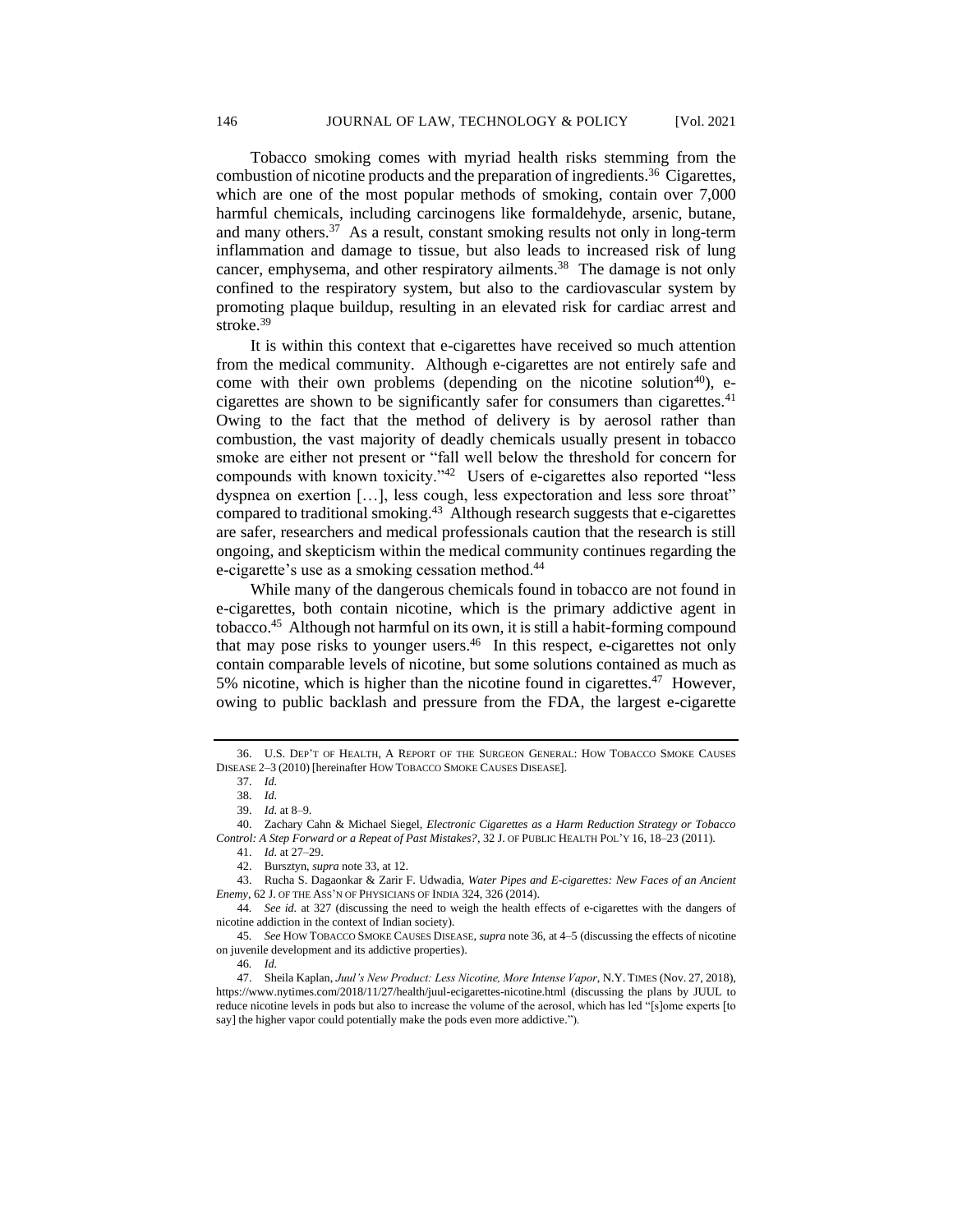producer, JUUL, has begun to scale back its nicotine solutions to more acceptable levels of nicotine.<sup>48</sup>

The advertisement of e-cigarettes, specifically the flavors offered, is another consideration in determining the need for regulation.<sup>49</sup> Compared to traditional tobacco products, the solutions used in e-cigarettes can be synthetically manipulated to have a far broader range of flavors.<sup>50</sup> Such flavors can include fruit-based ones like mango, as well as cream, bubblegum, and many more.<sup>51</sup> The combination of flavors that appeal to younger consumers and the addictive nature of nicotine raises concerns of exploitation by the e-cigarette companies.<sup>52</sup>

One factor unique to JUUL, the largest e-cigarette company globally in terms of market share, is the heavy use of social media for advertising.<sup>53</sup> While other e-cigarette companies relied on traditional methods of advertising, JUUL focused heavily on cultivating a social media presence.<sup>54</sup> With advertising focused on the sleek appearance of the apparatus and the plethora of flavors, JUUL grew immensely, with sales increasing by 700% in 2016 alone.<sup>55</sup> With this type of rapid growth coupled with the marketing practices of the vaping industry, it is only a matter of time before e-cigarettes become targets for more regulation. This is becoming a reality as regulations are now being implemented at the state and federal level, bringing with it comparisons to what occurred to the tobacco industry in the mid-20th century, which will be explored later in this Note.

As a result of its sleek advertising campaign and wide variety of flavorings, JUUL has become quite popular among young adults.<sup>56</sup> The combination of flavors, innovative use of social media, and selective use of medical data touting the relative safety of e-cigarette have contributed to JUUL's overwhelming market share, with younger users being integral to its success.<sup>57</sup> Unsurprisingly, this has led to backlash from anti-tobacco groups who argue that e-cigarettes are leading to increased rates of nicotine addiction among young adults.<sup>58</sup> Although e-cigarettes in general can lead to nicotine addiction, JUUL's prominence in the market has made it a particularly attractive target for criticism regarding its advertising and business practices.<sup>59</sup>

50*. Id.*

51*. Id.*

53. Huang et al., *supra* note 4, at 147.

55. Kimberly Suiters, *Are Your Kids JUULing at School? 7 On Your Side Investigates*, ABC7 WJLA (Jan. 31, 2018), https://wjla.com/features/7-on-your-side/are-your-kids-juuling-at-school-7-on-your-sideinvestigates.

56. Huang et al., *supra* note 4, at 146.

57*. Id.*

<sup>48</sup>*. Id.*

<sup>49.</sup> Huang et al., *supra* note 4, at 150.

<sup>52.</sup> Protection of Youth from Nicotine Product Addiction, Mich. Admin. Code R 325E-1.2019 (2019).

<sup>54</sup>*. Id.*

<sup>58.</sup> Laura Cassels, *Critics Say Trump's Partial Ban on Vape Flavors Fails to Protect Kids*, FLA. PHOENIX (Jan. 3, 2020), https://www.floridaphoenix.com/blog/critics-say-trumps-partial-ban-on-vape-flavors-fails-toprotect-kids.

<sup>59.</sup> Suiters, *supra* note 55.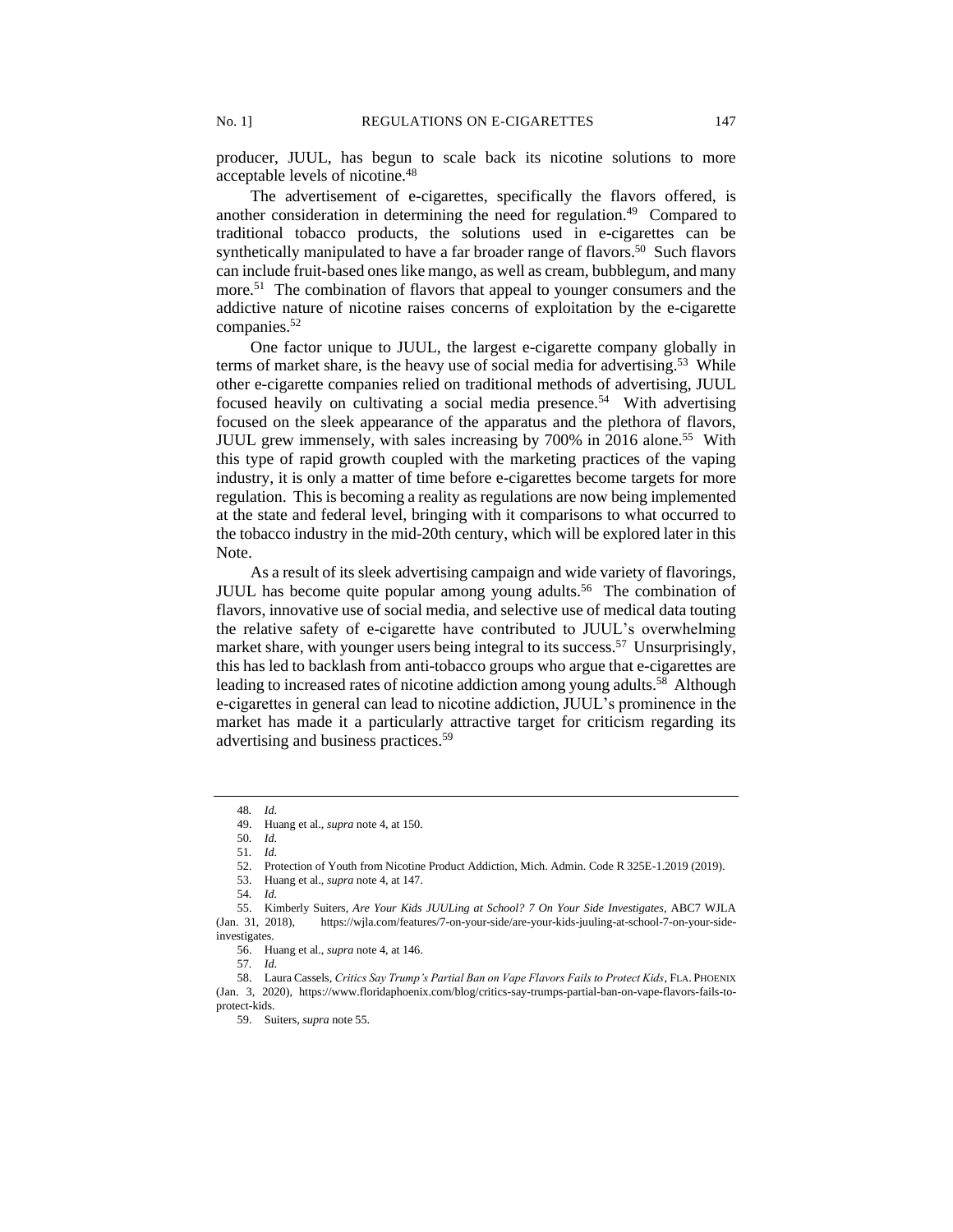Although the research on e-cigarettes seems to indicate that it is safer than traditional tobacco products, beginning in September 2019, the CDC began reporting a number of patients being admitted to hospitals for lung related illnesses, with 47 deaths confirmed as of November 20, 2019.<sup>60</sup> It was eventually revealed that the likely reason for the spike in patients admitted for vaping-related lung injuries (totaling  $2,290$  as of November  $20, 2019)^{61}$  was vitamin E acetate, and was found in black market pods that contained THC, the primary psychoactive found in cannabis.<sup>62</sup> In spite of the culprit being black market pods, the publicity surrounding the injuries has led some states like Michigan to implement additional regulations for e-cigarettes.<sup>63</sup>

After much bad publicity surrounding the outbreak, the FDA announced its own plans to address the issue.<sup>64</sup> Although no formal policies have been put in place, the FDA has released a Guideline on Industry with regards to e-cigarettes, outlining the thoughts and likely future plans of the agency in response to the outbreak and long-standing concerns about the use of e-cigarettes among young adults.<sup>65</sup> With actors at both the state and federal levels signaling to the general public that action will be taken and likely have long-lasting effects, the vaping industry has begun to scale back certain industry practices, such as discontinuing sweet flavorings, in the hopes of ameliorating the situation.<sup>66</sup>

There is no denying the massive presence of e-cigarettes, like JUUL, among such a crucial demographic and the potential to reduce deaths from smoking is not to be discounted. $67$  However, the negative publicity resulting from the aforementioned crisis means that despite these positives, e-cigarettes will now be under greater scrutiny, not just from the public but also regulatory agencies.<sup>68</sup> But what will this new level of scrutiny look like in the near future? Will this new scrutiny mirror what occurred to tobacco during the 1960s, or will this portend an entirely new regulatory scheme? To understand this, it is important to discuss the state of tobacco during and immediately prior to the new regulations it became subject to in the 1960s.

## *B. The State of Medical Research, Industry Practice, and Public Perception of Tobacco post-World War II Onwards*

Although research on tobacco had been conducted prior to World War II, it was not until after the war that medical research on the subject became both

<sup>60.</sup> *E-Cigarette Lung Injury*, *supra* note 5.

<sup>61</sup>*. Id.*

<sup>62</sup>*. Id.*

<sup>63.</sup> Mich. Admin. Code R 325E-1.2019.

<sup>64.</sup> U.S. Food & Drug Admin., *FDA Finalizes Enforcement Policy on Unauthorized Flavored Cartridge-Based E-Cigarettes that Appeal to Children, Including Fruit and Mint,* U.S. FOOD & DRUG ADMIN. (Jan. 2, 2020), https://www.fda.gov/news-events/press-announcements/fda-finalizes-enforcement-policy-unauthorizedflavored-cartridge-based-e-cigarettes-appeal-children [hereinafter *FDA Enforcement Policy*].

<sup>65.</sup> U.S. FOOD & DRUG ADMIN., ENFORCEMENT PRIORITIES FOR ELECTRONIC NICOTINE DELIVERY SYSTEMS (ENDS) AND OTHER DEEMED PRODUCTS ON THE MARKET WITHOUT PREMARKET AUTHORIZATION (REVISED) 1–2 (2020) [hereinafter FDA GUIDANCE FOR INDUSTRY].

<sup>66.</sup> Mich. Admin. Code R 325E-1.2019; *FDA Enforcement Policy*, *supra* note 64.

<sup>67.</sup> FDA GUIDANCE FOR INDUSTRY, *supra* note 65, at 7.

<sup>68</sup>*. Id.* at 7–9.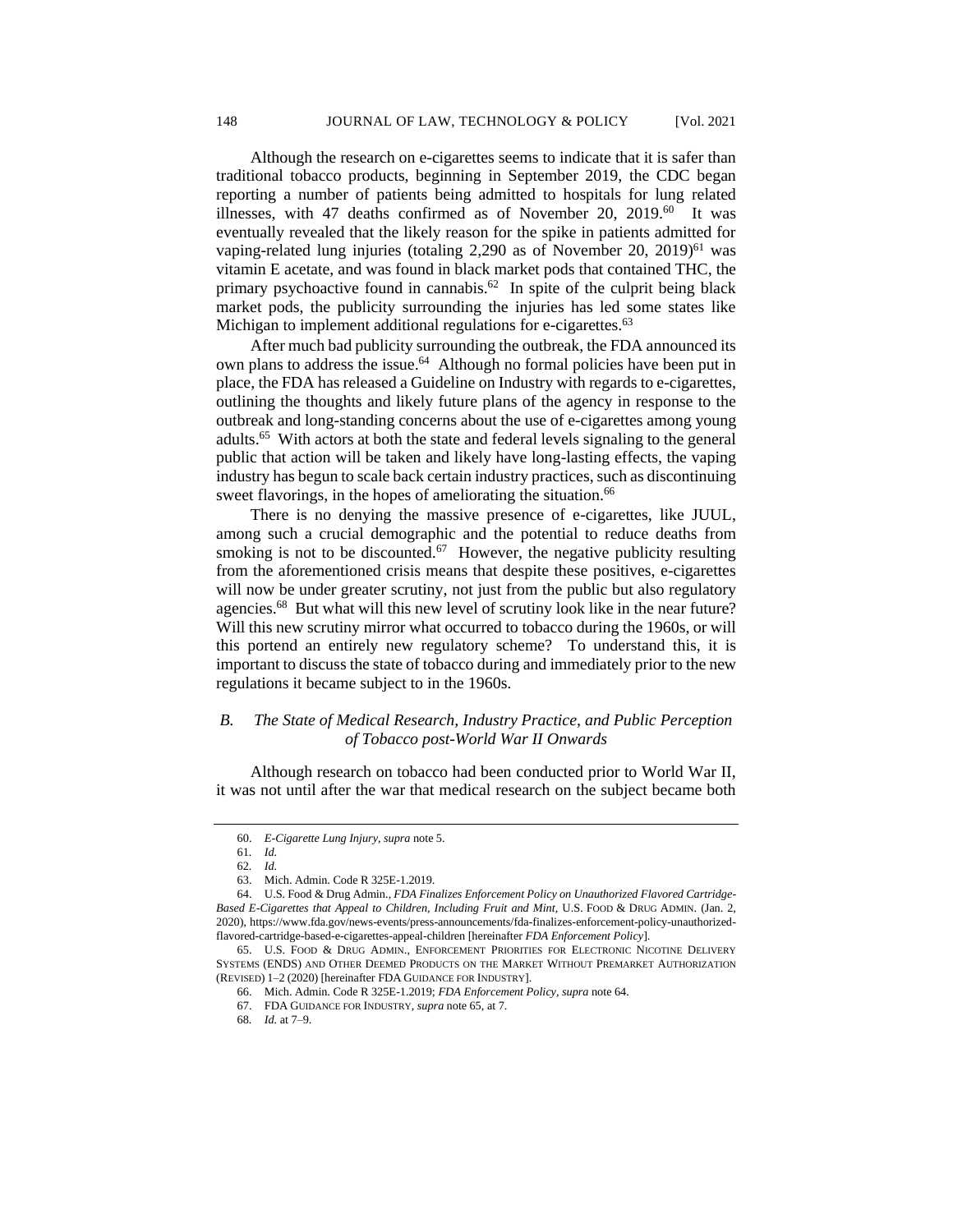plentiful and negative.<sup>69</sup> Prior to 1953, cigarette use grew steadily for almost the entire first half of the 20th century, with 47% of American adults smoking cigarettes beginning in 1953.<sup>70</sup> Attempts to spread information on the negative health effects on tobacco during the 1950s were stymied, however, by a concerted effort on the part of tobacco companies to both minimize the impact of the research and assuage their customers through advertising.<sup>71</sup>

Most notable of these advertisements was the "filtered" cigarette, which was purported to solve the concerns of medical professionals by "filtering" the carcinogenic and other unhealthy elements of tobacco found during combustion and thus protecting the smoker from harm.<sup>72</sup> The strategy worked: In 1952, filtered cigarettes accounted for less than 2% of cigarette sales, but by 1957 they accounted for 40% of cigarette sales, and by 1966 they accounted for 60% of sales.<sup>73</sup> In terms of total sales, after a brief dip in 1953 to 1954, cigarette use continued to grow.<sup>74</sup> This demonstrates a crucial element to the success of both cigarettes during this period of time and e-cigarettes in the future: the power of marketing and branding in selling these products.

Public perception of cigarette use, however, changed drastically after the release of two seminal reports: the 1962 *Smoking and Health* report by the Royal College of Physicians in the United Kingdom,<sup>75</sup> and the 1964 *Smoking and*  Health report by the Office of the Surgeon General in the United States.<sup>76</sup> Both were damning in regards to the health effects of smoking, with the former report going so far as to state that "the benefits of smoking are almost entirely psychological and social"<sup>77</sup> and the latter report bluntly stating "the greater number of cigarettes smoked daily, the higher the death rate."<sup>78</sup> Both reports made clear the correlation between smoking and a variety of diseases, including lung cancer, chronic bronchitis, emphysema, lip cancer, arteriosclerosis, and a host of other respiratory, neurological, gastrointestinal, and cardiovascular diseases.<sup>79</sup> With regards to lung cancer specifically, the Surgeon General's report indicated a 9-to-10 fold increased risk of developing lung cancer, with heavy smokers having a 20 fold increase,<sup>80</sup> which is particularly jarring because prior to the 20th century lung cancer was an incredibly rare form of cancer.<sup>81</sup>

With the release of these reports, legislation was passed in the years after to deal with the sale and advertising of tobacco products with the most significant of these measures being the Federal Cigarette Labeling and

<sup>69.</sup> Cummings & Proctor, *supra* note 1, at 32.

<sup>70.</sup> *Id.* at 33.

<sup>71.</sup> *Id.*

<sup>72.</sup> *Id.* at 32.

<sup>73.</sup> *Id.*

<sup>74.</sup> *Id.* at 32–33.

<sup>75.</sup> SMOKING AND HEALTH,*supra* note 12.

<sup>76.</sup> TERRY, *supra* note 12.

<sup>77.</sup> SMOKING AND HEALTH,*supra* note 12, at 7.

<sup>78.</sup> TERRY, *supra* note 12, at 29

<sup>79.</sup> SMOKING AND HEALTH,*supra* note 12, at 27–32; TERRY, *supra* note 12, at 31, 37–38.

<sup>80.</sup> TERRY, *supra* note 12, at 31.

<sup>81</sup>*. Id.* at 29.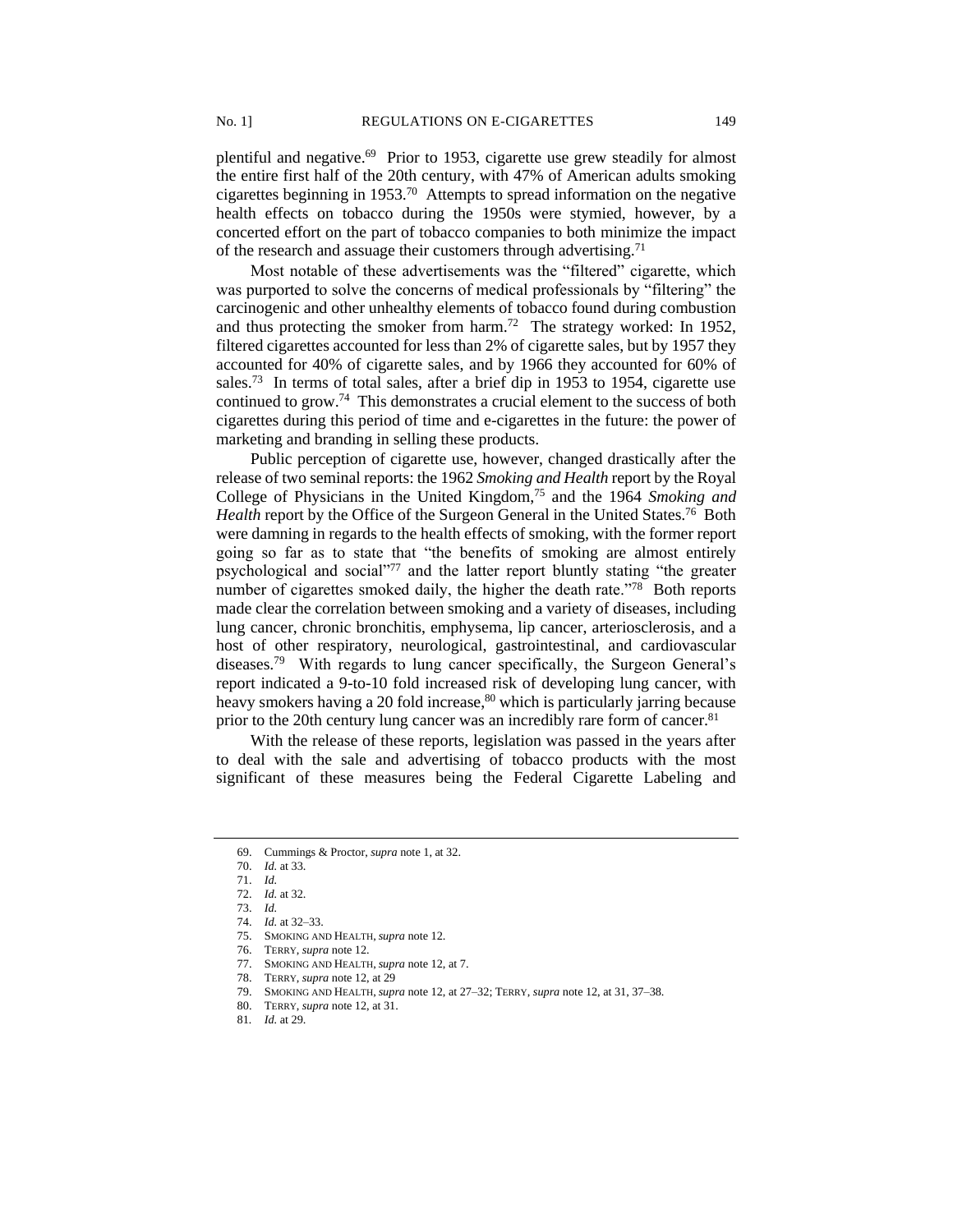Advertising Act of 1965 (hereinafter "the Act").<sup>82</sup> The Act mandated that, in an effort to protect the health of consumers, cigarette companies prominently display some form of statement on their packaging warning the potential buyer of the health risks associated with smoking.<sup>83</sup> Subsequent legislation built on those initial mandates, slowly restricting tobacco companies' ability to advertise on television and radio, prohibiting smoking in certain areas, and requiring more specific warning labels on cigarette packaging.<sup>84</sup>

Although the methods may not be similar, the antecedents for the marketing used by the vaping industry were present in the tobacco industry.<sup>85</sup> The tobacco industry during the 1950s relied on slick but misleading marketing for filtered cigarettes, making use of television and radio advertisements to deflect attention away from the increasingly negative research on tobacco.<sup>86</sup> Although the vaping industry may not be using the same mechanisms for advertising and the research actually supports the reduced risks of vaping relative to smoking, the vaping industry's use of social media as a means of highly effective and low cost advertising is a point of kinship between the two industries.

# *C. Comparison and Preliminary Prediction on Whether or Not E-cigarettes Will Follow a Similar Policy Trajectory as Traditional Tobacco Products*

In determining whether regulations on e-cigarettes will follow the same policy trajectory as traditional tobacco products, it is critical to compare the current status of e-cigarettes with the status of tobacco from the 1960s onwards, when governments began promulgating regulations against traditional tobacco products. If the status of e-cigarettes is similar to that of tobacco from the 1960s onwards, then it is possible that e-cigarettes will experience an onslaught of regulations on its sale and advertising, much like tobacco. Regulating ecigarettes also comes with its own unique set of challenges, such as weighing the interests of current smokers who may benefit from transitioning to ecigarettes versus the concerns of anti-tobacco groups regarding nicotine addiction among young adults, for example.

# *1. Similarities Between the Backlash Against E-Cigarettes and the Backlash Against Traditional Tobacco*

One area of similarity between the two phenomena is that prior to public backlash, both products were experiencing a period of strong growth in sales.<sup>87</sup> With regards to cigarettes, the growth remained consistent for much of the firsthalf of the 20th century, with only slight declines during the Great Depression

<sup>82.</sup> Federal Cigarette Labeling and Advertising Act of 1965, 15 U.S.C. §§ 1331–1341 (1965). 83*. Id.*

<sup>84</sup>*. See e.g.,* Public Health Cigarette Smoking Act of 1970, Pub. L. No. 91-222 84 Stat. 87 (1970) (amending 15 U.S.C. §§ 1331-1338 to incorporate more stringent language on cigarette label warnings). 85. Cummings & Proctor, *supra* note 1, at 32.

<sup>86</sup>*. Id.*

<sup>87</sup>*. Id.*; Huang et al., *supra* note 4, at 146.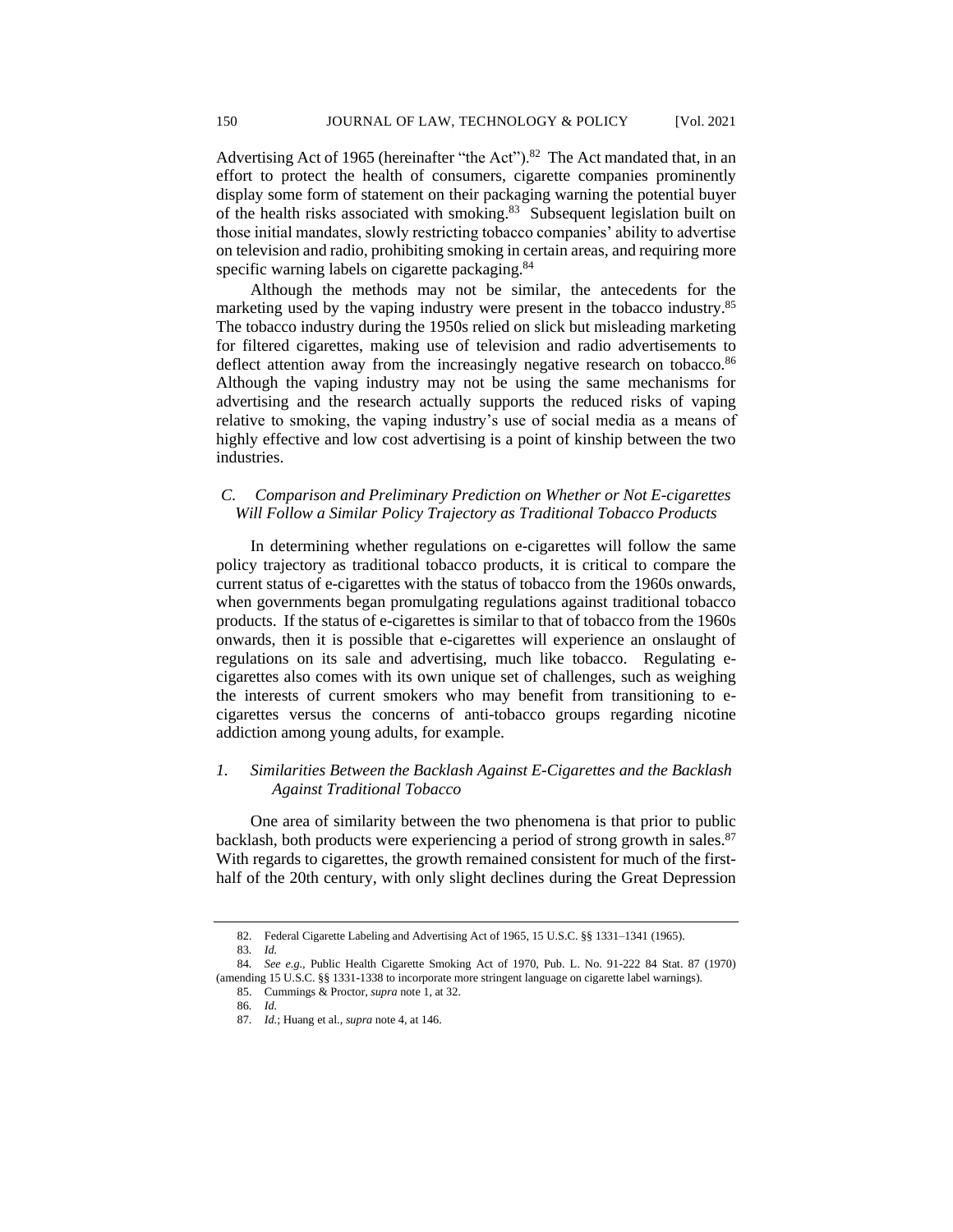and from 1953 to 1954.<sup>88</sup> It was only after the release of the Surgeon General's report that public backlash led to a decline in sales.<sup>89</sup> Similarly, e-cigarettes have become immensely popular, with the sales of JUUL, the largest e-cigarette company, increasing by 700% in 2016.<sup>90</sup>

Another point of similarity between the two is the importance of advertising in sustaining the growth of the product in the market, although there is a notable difference in the method. For cigarettes, advertising in the 1950s would be characterized as traditional by modern standards, with a focus on televised ads. $91$  The subject of these ads were often on filtered cigarettes, which were meant to mitigate concerns about the potential adverse effects of smoking.<sup>92</sup> In contrast, e-cigarette advertising has now become focused on social media, with JUUL being a pioneer in this regard.<sup>93</sup> Social media advertising carries a distinct advantage over traditional advertising because it is substantially cheaper than other forms of advertising.<sup>94</sup> Additionally, the prevalence of social media among young adults makes it a natural place for merchants to advertise.<sup>95</sup> However, both served their purpose well in that tobacco and e-cigarette companies were able to use advertising to sustain their growth while allaying possible health concerns.<sup>96</sup>

## *2. Differences Between the Backlash Against E-Cigarettes and the Backlash Against Traditional Tobacco*

One of the most glaring differences regarding the two products, however, is that the research on their health effects at similar points in time were quite different.<sup>97</sup> Research into smoking from the 1950s onwards showed an unmistakable trend regarding the connection between smoking and disease.<sup>98</sup> Most notable was the connection between smoking and lung cancer, which was extremely rare prior to the 20th century.<sup>99</sup> In contrast, the trend in the research regarding e-cigarettes suggests they are healthier compared to traditional tobacco products.<sup>100</sup> Although research is still ongoing regarding possible health effects, e-cigarettes do not pose the same adverse health effects, with only the recent spate of lung injuries in September of 2019 suggesting a potentially fatal

<sup>88.</sup> Cummings & Proctor, *supra* note 1, at 32–33.

<sup>89</sup>*. See id.* at 33 (discussing the evolution regarding the social acceptability of smoking in many areas as their health risks became widely known and the attendant decline of smoking rates).

<sup>90.</sup> Suiters, *supra* note 55.

<sup>91.</sup> Cummings & Proctor, *supra* note 1, at 32–3.

<sup>92</sup>*. Id.*

<sup>93.</sup> Huang et al., *supra* note 4, at 150.

<sup>94</sup>*. Id.* at 148.

<sup>95</sup>*. Id.*

<sup>96.</sup> Cummings & Proctor, *supra* note 1, at 32; Huang et al., *supra* note 4, at 148.

<sup>97</sup>*. See generally* Cahn & Siegel, *supra* note 40, at 19 (providing information on the potential health benefits of e-cigarettes relative to tobacco); Cummings & Proctor, *supra* note 1, at 33 (describing the mounting evidence against the use of tobacco).

<sup>98</sup>*. See* Cummings & Proctor, *supra* note 1, at 32–33 (discussing the slow trend during the 20th century of research linking cigarettes to various diseases).

<sup>99.</sup> SMOKING AND HEALTH, *supra* note 12, at 27–28.

<sup>100.</sup> Cahn & Siegel, *supra* note 40, at 27–28 (criticizing the decisions of various health organizations to condemn the use of e-cigarettes).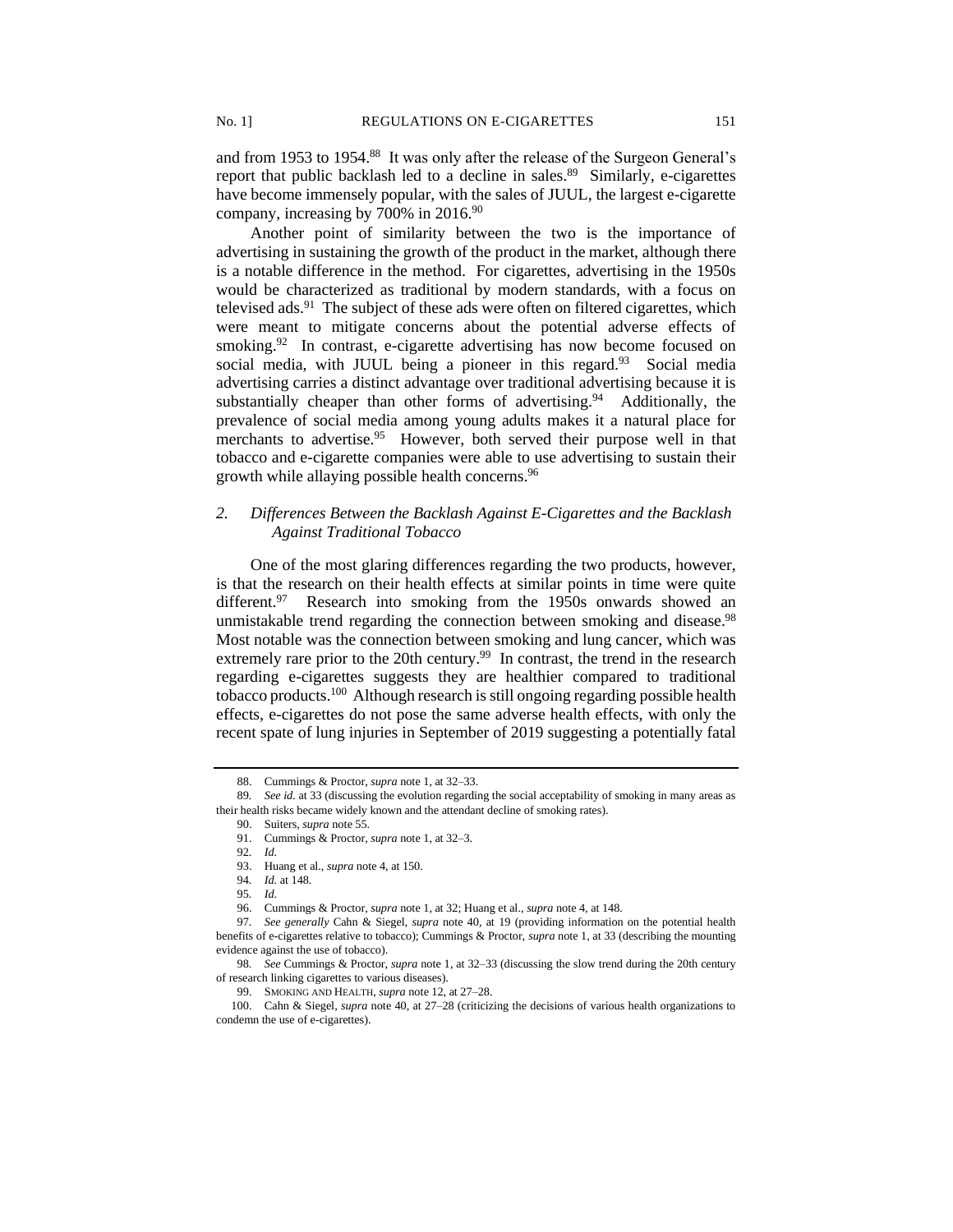use of e-cigarettes.<sup>101</sup> The CDC has, however, made known that the injuries were not related to the e-cigarettes themselves.<sup>102</sup>

Another difference can be discerned between the catalysts that spurred new regulatory and legislative action on both products. The 1964 Surgeon General's report was the culmination of years of consistent research done by the medical profession, although the impact of prior research was obscured due to advertising done by tobacco companies.<sup>103</sup> The U.S. Public Health Service had even published a warning concerning cigarette use in 1957, indicating awareness of the then-existing research.<sup>104</sup> The CDC reports, by contrast, were reactionary and meant to address an immediate concern, which was the spike in patients suffering from e-cigarette related lung injuries.<sup>105</sup> Due to the short timeframe, the CDC warnings only addressed the crisis at hand, with little information regarding scientific literature.<sup>106</sup> Although the CDC attempted to use measured language in describing the issue, the CDC made blanket statements regarding the use of e-cigarettes for preventative purposes, stating "irrespective of the ongoing investigation […] Adults who do not currently use tobacco products should not start using e-cigarette, or vaping, products. There is no safe tobacco product."<sup>107</sup>

The pace of regulatory efforts is an additional point of divergence between the two products. Prior to the 1960s, despite warningsfrom the Surgeon General and other agencies, responses to cigarettes were tepid at both the federal and state level.<sup>108</sup> This lack of action is made all the more glaring due to the rapidly growing body of research demonstrating the harms of tobacco.<sup>109</sup> By contrast, movement on regulating e-cigarettes has been swift, with a bevy of new regulations that are in the process of being implemented mere months after the CDC reported the outbreak of vape-related lung injuries.<sup>110</sup> At the state level, Michigan has implemented emergency regulations that are meant to create a stopgap with regards to the availability of e-cigarettes to younger audiences within weeks of the CDC's initial reports.<sup>111</sup> The FDA also promulgated its own new guidelines and regulations in January of 2020, just months after the initial CDC report, despite a steep, noticeable downward trend in reported cases after initial peak in September of 2019.<sup>112</sup>

105. *E-Cigarette Lung Injury*, *supra* note 5.

<sup>101.</sup> *E-Cigarette Lung Injury*, *supra* note 5.

<sup>102</sup>*. Id.*

<sup>103.</sup> TERRY, *supra* note 12, at 29; Cummings & Proctor, *supra* note 1, at 32–33.

<sup>104.</sup> Cummings & Proctor, *supra* note 1, at 33.

<sup>106</sup>*. Id.*

<sup>107</sup>*. See id.* ("All tobacco products, including e-cigarettes, carry a risk.").

<sup>108.</sup> Cummings & Proctor, *supra* note 1, at 33.

<sup>109</sup>*. See generally* SMOKING AND HEALTH, *supra* note 12 (providing conclusions on the health effects of

tobacco); TERRY, *supra* note 12 (providing similar conclusions on the health effects of tobacco).

<sup>110.</sup> Mich. Admin. Code R 325E-1.2019.

<sup>111</sup>*. Id.*

<sup>112.</sup> *FDA Enforcement Policy*, *supra* note 64.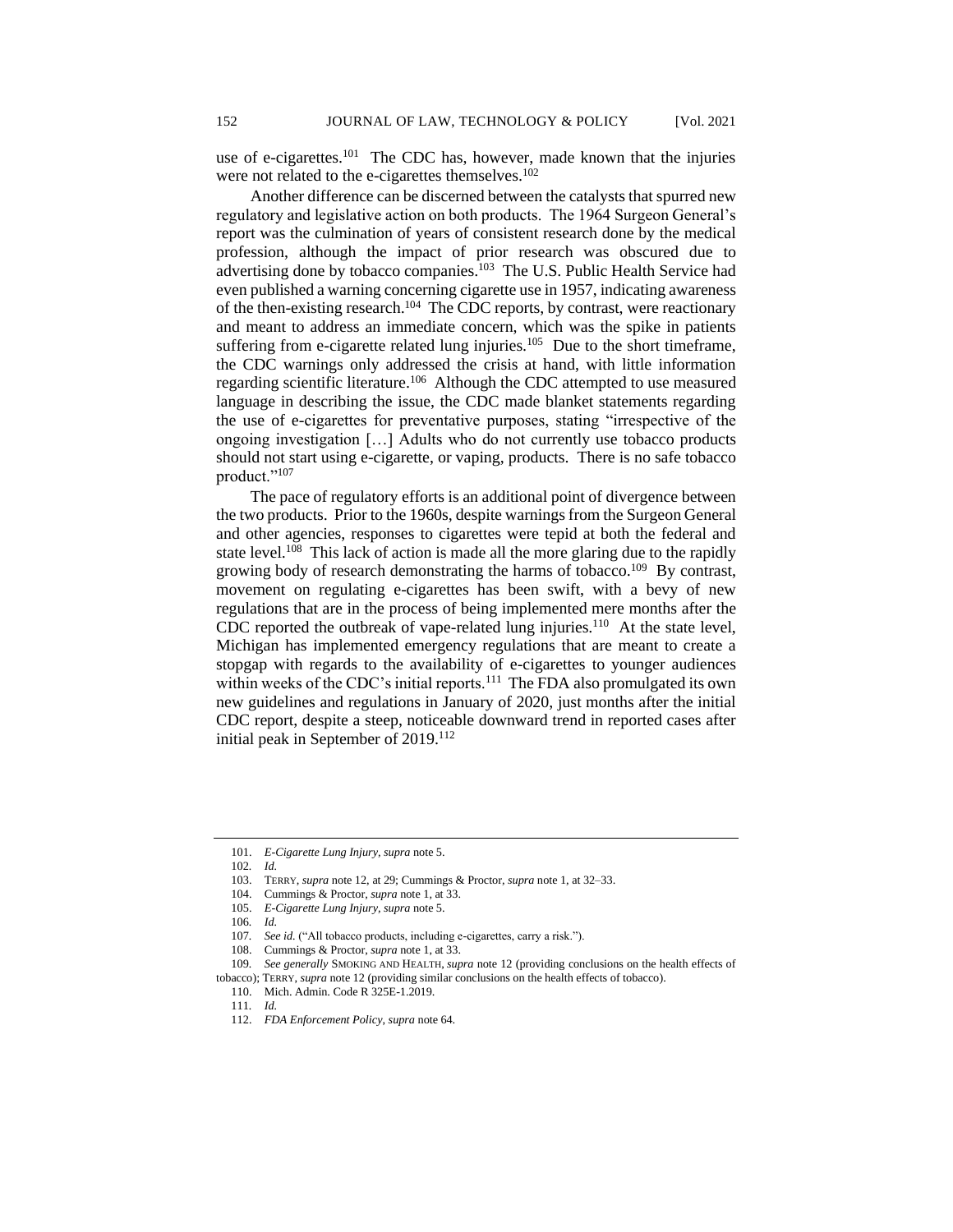#### No. 1] REGULATIONS ON E-CIGARETTES 153

## *3. Challenges and Considerations in Determining Regulations on E-Cigarettes*

If e-cigarettes are apparently safer than cigarettes or other tobacco products, then why is there such a strong backlash against them, despite the lack of a body of research and damning reports like what occurred with cigarettes? A possible explanation could be concerns about the combination of sleek advertising to young and impressionable audiences, and the addictive nature of tobacco.<sup>113</sup> This concern is warranted, given that the proliferation of e-cigarettes in the market has been spurred on by a younger audience, many of whom are introduced to nicotine through e-cigarettes.<sup>114</sup> As an addictive substance there are concerns that e-cigarettes can serve as a gateway to cigarettes and tobacco products, although recent studies have shown that is not necessarily the case.<sup>115</sup> As mentioned previously, however, nicotine can still be harmful on its own with regards to juvenile health, particularly neurological development.<sup>116</sup>

With that said, it is also known that many former smokers have used ecigarettes as smoking cessation devices.<sup>117</sup> Some medical professionals have suggested that they can be used for such a purpose, though the medical community as a whole is hesitant to include e-cigarettes as a smoking cessation device.<sup>118</sup> This is further reinforced by comments made by e-cigarette manufacturers like JUUL, who explicitly state that they did not create their products with the intent of being used for smoking cessation.<sup>119</sup> The higher levels of nicotine initially found in JUUL products also lends credence to the hesitancy of the medical profession to endorse e-cigarettes.<sup>120</sup> Despite this, the potential use of e-cigarettes for this purpose should not be discounted, as having smokers transition from traditional tobacco products to e-cigarettes can help reduce the health risks faced by smokers.<sup>121</sup>

It is also worth noting that e-cigarettes come with a problem not experienced in the sale of tobacco, which is the black market's role in facilitating the recent vape crisis.<sup>122</sup> With the normalization of both e-cigarette and

<sup>113.</sup> Mich. Admin. Code R 325E-1.2019; HOW TOBACCO SMOKE CAUSES DISEASE, *supra* note 36, at 4–5; Huang et al., *supra* note 4, at 146–47.

<sup>114.</sup> Huang et al., *supra* note 4, at 146.

<sup>115</sup>*. See* Arman Azad, *E-cigarettes Aren't a "Gateway" to Teen Smoking, Study Says*, CNN (Nov. 4, 2019), https://www.cnn.com/2019/11/04/health/vaping-smoking-gateway-study/index.html (discussing how the new study has caused conflicting opinions on its importance, with some dismissing it as only an outlier and maintaining that earlier research still indicates a link between e-cigarettes and tobacco, while others are supporting the findings due to its new methodological approach).

<sup>116.</sup> HOW TOBACCO SMOKE CAUSES DISEASE, *supra* note 36, at 4–5.

<sup>117.</sup> Cahn & Siegel, *supra* note 40, at 24.

<sup>118</sup>*. Id.*

<sup>119.</sup> Nitasha Tiku, *Startup Behind the Lambo of Vaporizers Just Launched an Intelligent E-cigarette*, VERGE (Apr. 21, 2015), https://www.theverge.com/2015/4/21/8458629/pax-labs-e-cigarette-juul (discussing with R&D engineer Atkins on Juul as a smoking cessation device: "We don't think a lot about addiction here because we're not trying to design a cessation product at all . . . . anything about health is not on our mind" (internal quotation marks omitted)).

<sup>120.</sup> Kaplan, *supra* note 31.

<sup>121.</sup> Franck et al., *supra* note 33, at 7 (arguing that while caution is warranted regarding the use of ecigarettes, it should not serve to impede future research into its potential uses as a smoking cessation device).

<sup>122.</sup> *FDA Enforcement Policy*, *supra* note 64.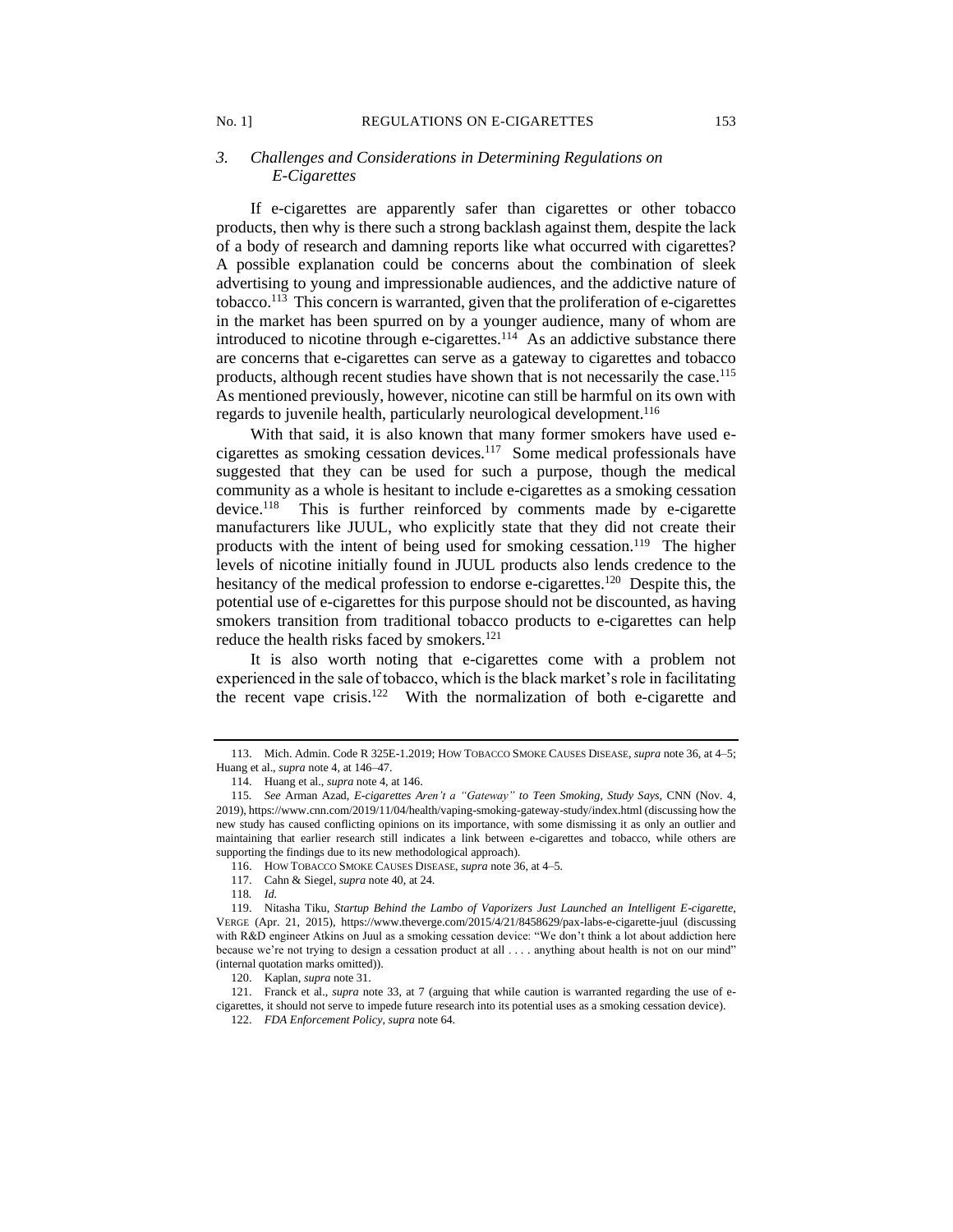marijuana usage, the formation of a black market for e-cigarette pods containing THC, the principal psychoactive in marijuana plants, has dealt a serious blow to the perception that e-cigarettes have benefits for public health.<sup>123</sup> Considering the verifiable benefits vaping has over smoking, it is imperative that a solution to the current crisis must deal with this black market.<sup>124</sup> Allowing this market to exist will needlessly jeopardize the health of e-cigarette users and hamper attempts to curb smoking.<sup>125</sup>

Efforts to combat this black market, however, will be difficult as regulations will likely clamp down on the sale of certain flavorings.<sup>126</sup> With the popularity of e-cigarettes among young adults being at least partially attributable to the wide variety of sweet flavorings available, it is possible that younger ecigarette users may resort to the black market to acquire flavorings as well THClaced solutions.<sup>127</sup> Regardless of the actions taken to reduce the use of ecigarettes among young adults, government regulators will have to confront the e-cigarette black market.

A difficult aspect in deciding how these policies will be formulated moving forward is achieving a balance between protecting young adults from nicotine addiction and the legitimate goal of promoting harm reduction among smokers.<sup>128</sup> The benefits of e-cigarette use to current smokers can be a useful aid in reducing lung cancer and other diseases associated with smoking, which is a laudable goal considering the costs associated with such diseases.<sup>129</sup> At the same time, e-cigarette companies have created a formidable marketing campaign that has led to a large surge in young adults and teenagers using their products.<sup>130</sup> In deciding how to proceed, it is crucial to understanding why the e-cigarette marketing campaigns have been so successful.<sup>131</sup>

This success can be attributed to the innovative use of social media and the large number of flavorings available for e-cigarettes.<sup>132</sup> If government regulators wish to reduce the number of young adults using e-cigarettes, then a possible avenue for doing so would be to restrict the types of flavorings available for e-cigarettes.<sup>133</sup> The FDA has recognized that this one of the main appeals of the e-cigarette to young adults, and research on the matters suggests that the

<sup>123</sup>*. See E-Cigarette Lung Injury*, *supra* note 5 ("National and state data from patient reports and product sample testing show tetrahydrocannabinol (THC)-containing e-cigarette, or vaping, products, particularly from informal sources like friends, family, or in-person or online dealers, are linked to most EVALI cases and play a major role in the outbreak.").

<sup>124.</sup> Franck et al., *supra* note 33, at 7 (discussing the potential uses of e-cigarette in smoking cessation).

<sup>125</sup>*. See E-Cigarette Lung Injury*, *supra* note 5 (stating that black market vaping solutions were the cause in the rise of vape related lung injuries).

<sup>126.</sup> *FDA Enforcement Policy*, *supra* note 64.

<sup>127</sup>*. See* Huang et al., *supra* note 4, at 148 (demonstrating the role of sweet flavorings in enticing younger audiences to purchase e-cigarettes through social media advertising).

<sup>128</sup>*. See FDA Enforcement Policy*, *supra* note 64 (discussing the need to balance public health concerns with harm reduction).

<sup>129</sup>*. See* Franck, *supra* note 33, at 7 (discussing the potential uses of e-cigarette in smoking cessation).

<sup>130.</sup> Huang, *supra* note 4, at 149.

<sup>131</sup>*. Id.*

<sup>132</sup>*. Id.* at 148.

<sup>133</sup>*. See FDA Enforcement Policy*, *supra* note 64 (demonstrating that regulations are moving in this particular direction).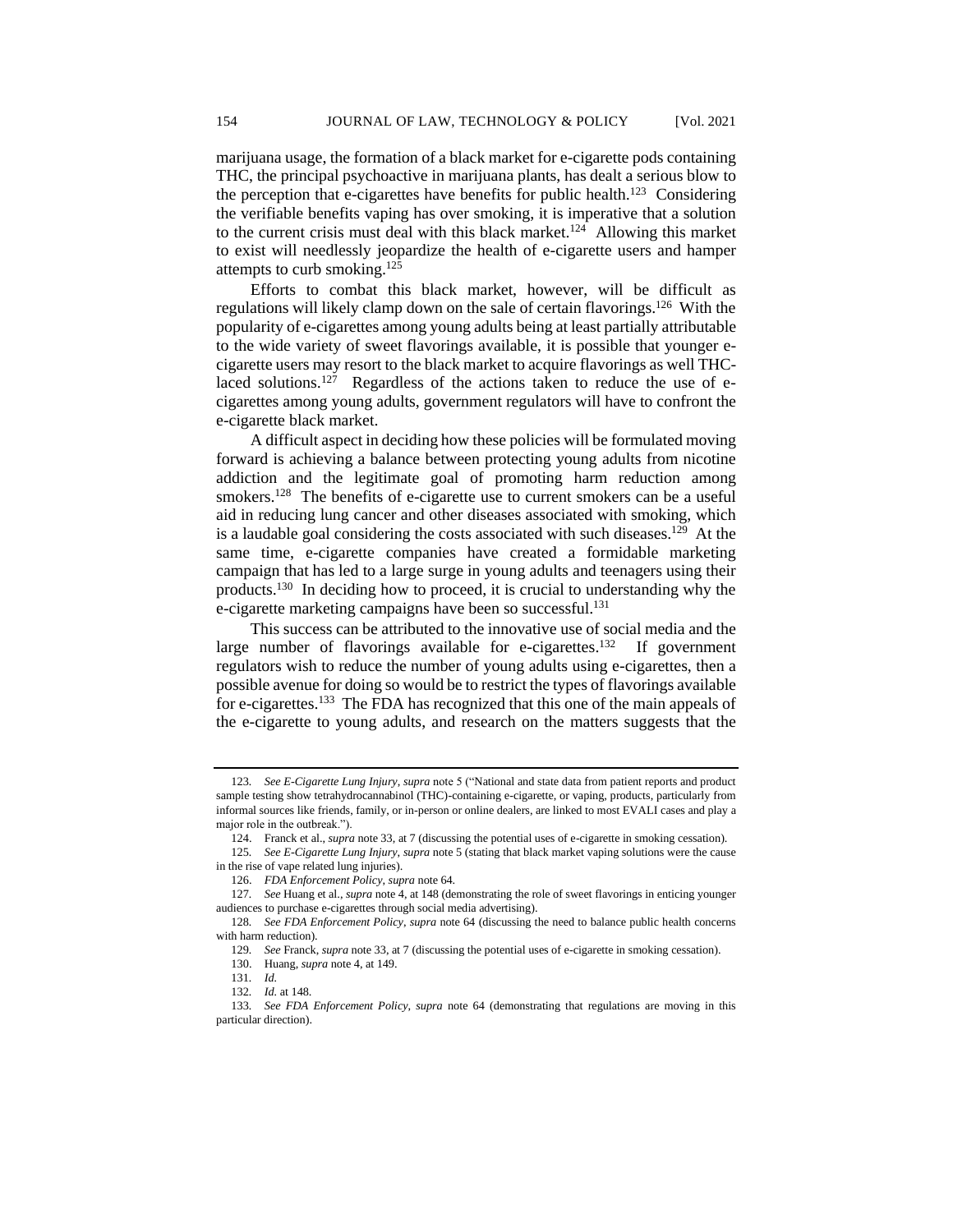flavorings form an integral part of its advertisements.<sup>134</sup> If action is taken to curb e-cigarette use, it is likely that flavorings will be an attractive target for regulators in formulating policy on how to reduce e-cigarette usage.<sup>135</sup>

However, it is possible that exemptions for certain types of flavorings will also be implemented.<sup>136</sup> The FDA has already indicated that tobacco and menthol flavorings will be exempted from its new regulations, with the stated goal of continuing to provide new avenues for smokers towards harm reduction.<sup>137</sup> Such an approach will likely not compromise the previous goal of reducing e-cigarette usage among young adults.<sup>138</sup> Young adults largely prefer fruit-based and mint flavors for e-cigarettes, which are not exempted from the new regulations being contemplated.<sup>139</sup> In restricting flavorings to only those preferred by current smokers, flavoring bans will help facilitate the use of ecigarettes as a harm reduction tool. $140$ 

Such a ban could impact the types of advertisements e-cigarettes are likely to use.<sup>141</sup> Due to the centrality of flavorings in their social media advertisements, the inability to advertise e-cigarettes on that basis could lead to a further reduction of sales to young adults, as traditional tobacco flavorings are not as popular as sweeter alternatives.<sup>142</sup> Although restrictions on e-cigarette advertising should not be ruled out, particularly social media advertisements, targeting flavorings may be an effective means of curbing the popularity of ecigarettes among young adults.<sup>143</sup>

A potential complication to the implementation of such a regulatory scheme is the role of the anti-tobacco lobby.<sup>144</sup> Anti-tobacco groups have taken a largely negative view of e-cigarettes due to concerns that e-cigarettes are aggressively marketed toward younger audiences as well as general concerns over nicotine addiction.<sup>145</sup> While the concern is certainly warranted, these groups may push for more aggressive regulations that are more likely to close off avenues for harm reduction rather than help smokers.<sup>146</sup> As such, it is crucial

<sup>134</sup>*. Id.*

<sup>135</sup>*. Id.*

<sup>136.</sup> FDA GUIDANCE FOR INDUSTRY, *supra* note 65, at 21.

<sup>137</sup>*. Id.*

<sup>138</sup>*. See id.* at 20 (mentioning that flavor is a key driver in young adult e-cigarette usage and the flavors exempted are not as popular).

<sup>139</sup>*. See id.* at 15 (describing statistics on the types of flavorings favored by younger uses, with nearly 80 percent favoring mint, mango, or fruit flavorings, compared to nearly 6 percent of users favoring menthol).

<sup>140.</sup> *FDA Enforcement Policy*, *supra* note 64.

<sup>141.</sup> FDA GUIDANCE FOR INDUSTRY, *supra* note 65, at 25.

<sup>142</sup>*. Id.* at 15.

<sup>143</sup>*. See* Huang et al., *supra* note 4, at 150 (describing the role of flavorings in social media advertising for e-cigarettes).

<sup>144</sup>*. What We Do: E-Cigarettes & the Fight Against Tobacco*, ACTION ON SMOKING AND HEALTH, https://ash.org/programs/e-cigarettes-the-fight-against-tobacco/ (last visited Apr. 26, 2021) [hereinafter *Fight Against Tobacco*].

<sup>145</sup>*. See id.* (describing the rationales behind the concern for e-cigarettes and frustrations over a lack of oversight and regulation).

<sup>146</sup>*. See generally* Franck et al., *supra* note 33, at 7 (discussing the promising use of e-cigarettes in harm reduction). *But see* Cassels, *supra* note 58 (describing the negative response from an anti-tobacco group concerning the proposed FDA regulations on e-cigarettes, arguing that the exemptions for menthol flavorings make the regulations insufficient for dealing with rampant e-cigarette use among young adults).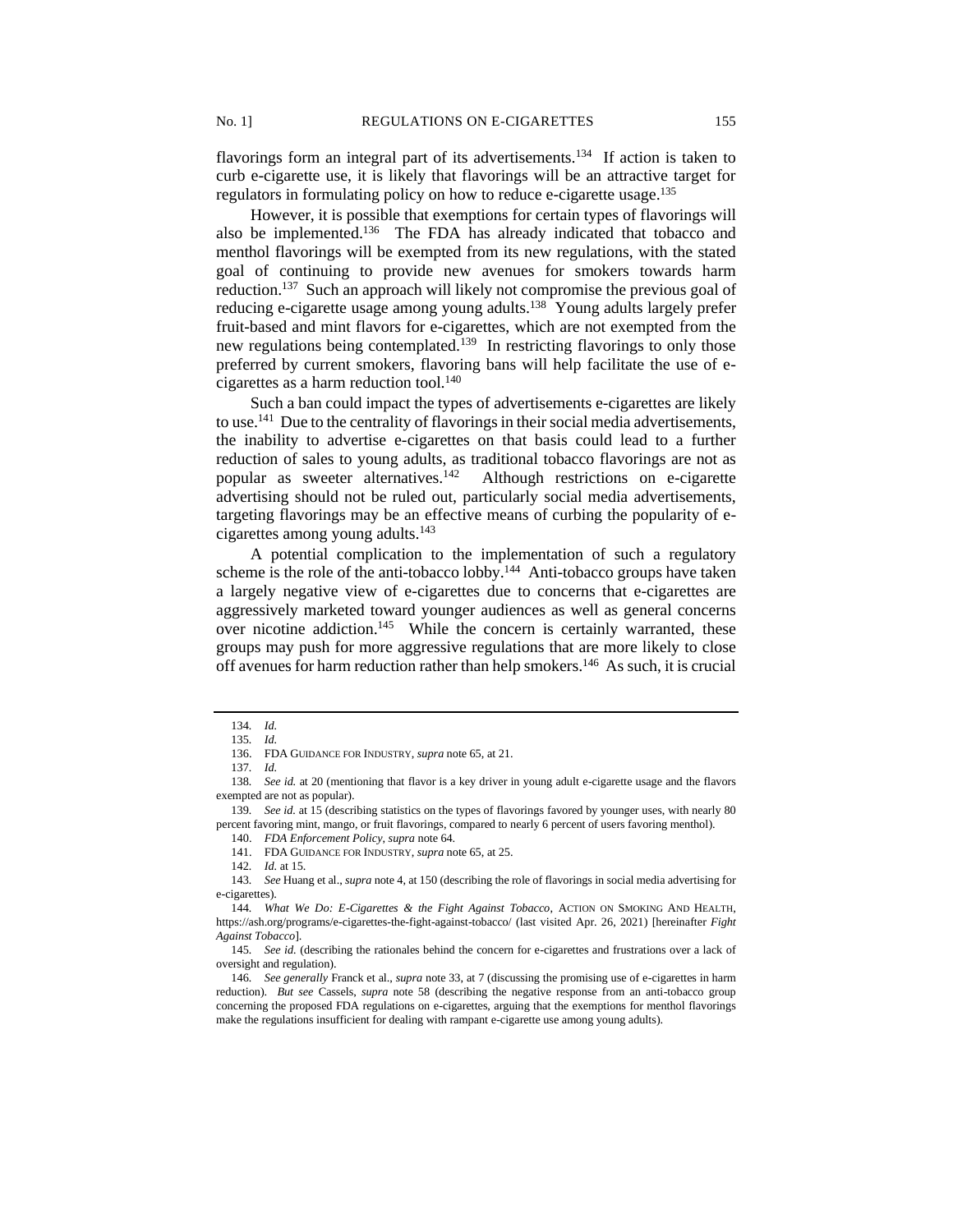not to let prior concerns about the real harms associated with tobacco cloud future policies on how to address e-cigarette use among young adults.<sup>147</sup>

Based on the pervasiveness of social media advertising by e-cigarette manufacturers as well as the possible public health benefits of replacing traditional tobacco with e-cigarettes, it is likely that e-cigarettes will face a similar policy trajectory in regards to advertising and sale, but will likely not track cigarettes in regards to a concerted effort from governments to explicitly entice consumers away from e-cigarettes.<sup>148</sup> There are valid concerns over how e-cigarettes are marketed and sold, particularly in regards to young adults, who may not be aware of the addictive nature of nicotine, and the potential effects of nicotine on juvenile development.<sup>149</sup> However, the consistency in regards to the research on the health effects of e-cigarettes suggests that governments have a legitimate public health interest in facilitating the move by smokers to use ecigarettes to protect their health.<sup>150</sup> At least for the near future, governments are not likely to restrict the sale of e-cigarettes to such a level that they cannot be advertised like cigarettes, but it is likely that their sale will become more agerestricted, with harsher penalties for violators, as well as restrictions on the flavorings used in nicotine solutions.<sup>151</sup>

## IV. RECOMMENDATION

In crafting a recommendation on how best to address e-cigarettes, it must address the troubling issue of how its marketed to young adults while respecting its potential benefits to public health, particularly towards current smokers. The emergency regulation promulgated in Michigan and the FDA's Guidance of Industry provide possible roadmaps to how future regulations on e-cigarettes may look, though the former is subject to a preliminary injunction that has been upheld by the Court of Appeals of Michigan.<sup>152</sup> These examples also provide insight into how to handle different aspects of the issue, such as advertising in physical locations and the prevention of a black market forming in the wake of new regulations.<sup>153</sup>

<sup>147.</sup> *Fight Against Tobacco*, *supra* note 144.

<sup>148</sup>*. See* Cummings & Proctor, *supra* note 1, at 33 (discussing the various federal efforts to limit the tobacco industry's ability to advertise and mislead consumers).

<sup>149.</sup> HOW TOBACCO SMOKE CAUSES DISEASE, *supra* note 36, at 4–5; Dagaonkar & Udwadia, *supra* note 43, at 327; Shamus et al., *supra* note 29.

<sup>150</sup>*. See* Cahn & Siegel, *supra* note 40, at 29 (discussing the misunderstanding about the functions of ecigarettes in the broader debate on tobacco reduction); Franck et al., *supra* note 33, at 7 (discussing the health effects of e-cigarettes relative to tobacco and determining that the former is safer).

<sup>151.</sup> FDA GUIDANCE FOR INDUSTRY, *supra* note 65, at 19.

<sup>152.</sup> Slis v. State, No. 351211, 2020 WL 2601577, at \*23 (Mich. Ct. App. May 21, 2020), appeal denied, 948 N.W.2d 82 (Mich. 2020); FDA GUIDANCE FOR INDUSTRY, *supra* note 65; Mich. Admin. Code R 325E-1.2019.

<sup>153.</sup> FDA GUIDANCE FOR INDUSTRY, *supra* note 65, at 28; Mich. Admin. Code R 325E-1.2019.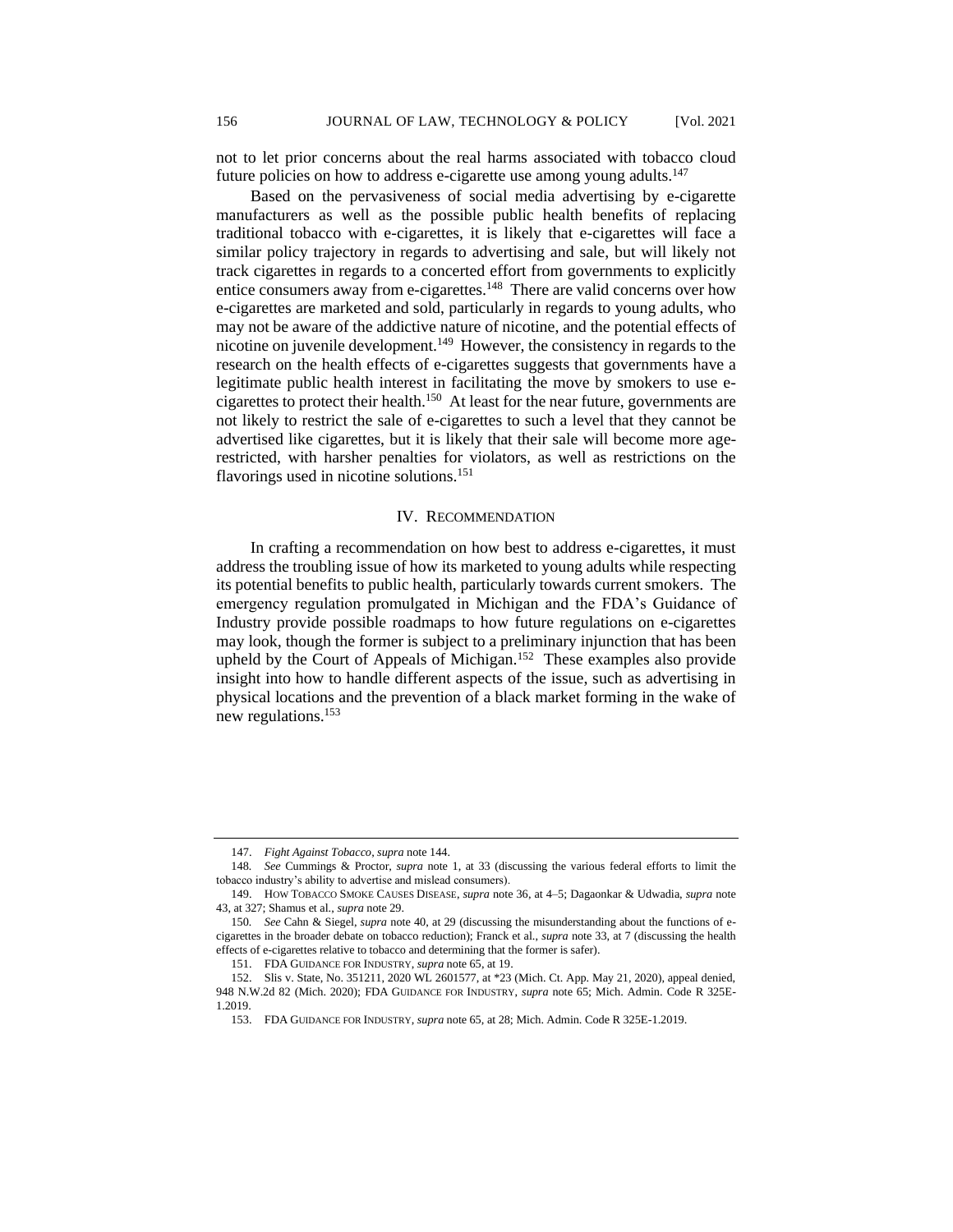## No. 1] REGULATIONS ON E-CIGARETTES 157

#### *A. Michigan's Emergency Regulation*

A major point of concern regarding e-cigarettes is how they are marketed and their popularity among young adults.<sup>154</sup> As mentioned previously, advertising was also a major concern regarding cigarettes, particularly when such advertising was used to deflect from findings on the health risks of cigarettes.<sup>155</sup> With the recent spike in lung injuries, Michigan put out emergency regulations addressing the sale of flavored nicotine solutions.<sup>156</sup> Although only a short-term solution to an immediate problem that is now not in force, the temporary restrictions on flavorings could actually be effective in curbing the use of e-cigarettes among young adults and would be preferable to an outright ban or restrictions on e-cigarettes themselves.<sup>157</sup>

Michigan's emergency regulations essentially bar the sale or advertising by retailers of e-cigarettes on the basis of flavorings or claims of safety and health, as well as advertising near the point of sale or near candy and other sweet foodstuff.<sup>158</sup> This type of regulation has the advantage of targeting one of the strongest appeals of e-cigarettes among young adults, which is their variety of flavorings.<sup>159</sup> It features prominently in advertising for the products, and targeting such practices could go a long way to limit the growth of young adult e-cigarette usage.<sup>160</sup> However, the regulations on advertising seem to suggest physical advertisements.<sup>161</sup> This is problematic because the biggest vehicle for advertising, as JUUL demonstrated, is through social media, which is widely used by young adults. Without addressing this aspect of advertising, the goal of these regulations could be blunted.<sup>162</sup>

Unlike with traditional tobacco, however, e-cigarettes should not be completely barred from advertising on certain forms of media. While they still pose some risks and utilize nicotine, e-cigarettes are a safer form of nicotine consumption, and their possible public health benefits should not be discounted.<sup>163</sup> The Michigan regulations provide a good prototype by specifically restricting the type of advertisements most likely to target younger audiences, so restrictions on advertisements based on flavorings could be a

<sup>154.</sup> *See* Huang et al., *supra* note 4, at 148 (discussing the marketing strategy of JUUL to younger audiences through social media, and its prominent use of sweet flavorings and sex appeal in its social media advertising).

<sup>155.</sup> Cummings & Proctor, *supra* note 1, at 33.

<sup>156.</sup> Mich. Admin. Code R 325E-1.2019.

<sup>157.</sup> *Slis*, 2020 WL 2601577, at \*23; Mich. Admin. Code R 325E-1.2019.

<sup>158.</sup> Mich. Admin. Code R 325E-1.2019 ("Beginning 14 days after these rules are filed with the secretary of state, a retailer or reseller shall not use . . . . fraudulent or misleading terms or statements to sell . . . . vapor products . . . . Fraudulent or misleading terms include . . . . "clean;" "safe;" "harmless;" or "healthy." Beginning . . . . 14 days after these rules are filed with the secretary of state, advertisements for vapor products shall not be placed . . . . within 25 feet of candy, foodstuffs, or soft drinks.").

<sup>159.</sup> *See id.* (stating in the Emergency Findings that one of biggest appeals of e-cigarettes was their flavorings and that it was the primary motivator for implementing thus ban in the context of vape-related lung injuries).

<sup>160.</sup> Huang et al., *supra* note 4, at 150.

<sup>161.</sup> Mich. Admin. Code R 325E-1.2019.

<sup>162.</sup> Huang et al., *supra* note 4, at 150.

<sup>163.</sup> Cahn & Siegel, *supra* note 40, at 29.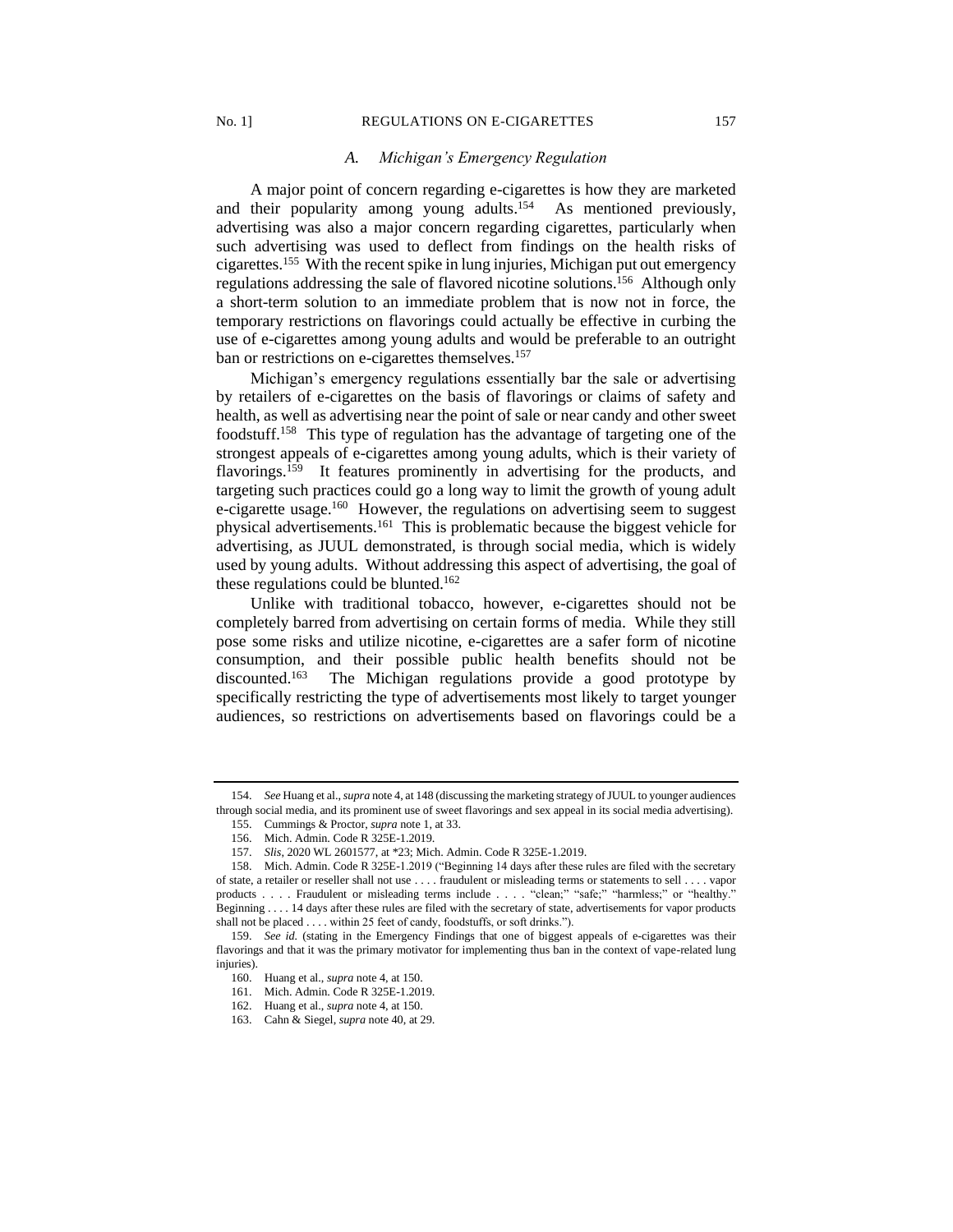possible route in the future.<sup>164</sup> However, they leave much to be desired, such as no mention of social media advertising or the nascent black market surrounding e-cigarettes that precipitated the crisis.<sup>165</sup>

A further complication to using the Michigan emergency regulation is that there is a preliminary injunction issued against the regulation that has been upheld by the Court of Appeals of Michigan.<sup>166</sup> According to the Court, while the Michigan Department of Health and Human Services (DHHS) presented evidence of harm caused by the sale of flavored e-cigarettes, the regulation was ultimately procedurally invalid.<sup>167</sup> This was in large part due to the fact that the DHHS failed to comply with the administrative procedures in the Administrative Procedures Act of 1969 for notice and comment.<sup>168</sup> While the Court recognized that these requirements may be dispensed with "[i]f an agency finds that preservation of the public health, safety, or welfare requires promulgation of an emergency rule without following the notice and participation procedures,"<sup>169</sup> the Court concluded that the DHHS failed to "produce evidence that an emergency situation existed *such that a period of delay* would make any relevant difference in preserving the public's health, welfare, or safety."<sup>170</sup> This should not, however, detract from the regulation's usefulness in demonstrating a possible path toward sensible regulations on e-cigarettes, as the Court acknowledged that "the public-interest factor favored neither plaintiffs nor defendants, finding compelling public interests on both sides of the issue."<sup>171</sup>

### *B. The Food and Drug Administration's Response*

In addition to actions taken by states, the federal government has also initiated the process of regulating e-cigarettes through the Food and Drug Administration (FDA).<sup>172</sup> The FDA, through a Guidance for Industry, announced a host of new restrictions on e-cigarettes meant to target the use of flavorings.<sup>173</sup> Although exemptions exists for tobacco and menthol flavorings,

<sup>164.</sup> Mich. Admin. Code R 325E-1.2019 (detailing the specifics of the ban on flavored nicotine coupled with bans on advertisements relying on flavor as a selling point).

<sup>165.</sup> *See id.* (showing that the rules make no mention of a black market or social media advertising).

<sup>166.</sup> *Slis*, 2020 WL 2601577, at \*23.

<sup>167.</sup> *Id.* at \*18 ("We hold that even giving due deference to the DHHS and the Governor, we cannot conclude that the Court of Claims erred by finding that plaintiffs had demonstrated a likelihood of success on the merits at this stage of the proceedings with respect to their claim that the emergency rules were procedurally invalid.").

<sup>168.</sup> *Id.*; Mich. Comp. Laws § 24.248 ("If an agency finds that preservation of the public health, safety, or welfare requires promulgation of an emergency rule without following the notice and participation procedures required by sections 41 and 42 and states in the rule the agency's reasons for that finding, and the governor concurs in the finding of emergency, the agency may dispense with all or part of the procedures and file in the office of the secretary of state the copies prescribed by section 46 endorsed as an emergency rule, to 3 of which copies must be attached the certificates prescribed by section 45 and the governor's certificate concurring in the finding of emergency. The emergency rule is effective on filing and remains in effect until a date fixed in the rule or 6 months after the date of its filing, whichever is earlier.").

<sup>169.</sup> Mich. Comp. Laws Ann. § 24.248.

<sup>170.</sup> *Slis*, 2020 WL 2601577, at \*18.

<sup>171.</sup> *Id*. at \*22.

<sup>172.</sup> *FDA Enforcement Policy*, *supra* note 64; FDA GUIDANCE FOR INDUSTRY, *supra* note 65, at 18.

<sup>173.</sup> FDA GUIDANCE FOR INDUSTRY, *supra* note 65, at 18 ("Specifically, FDA intends to prioritize enforcement regarding the lack of marketing authorization against: [Any flavored, cartridge-based ENDS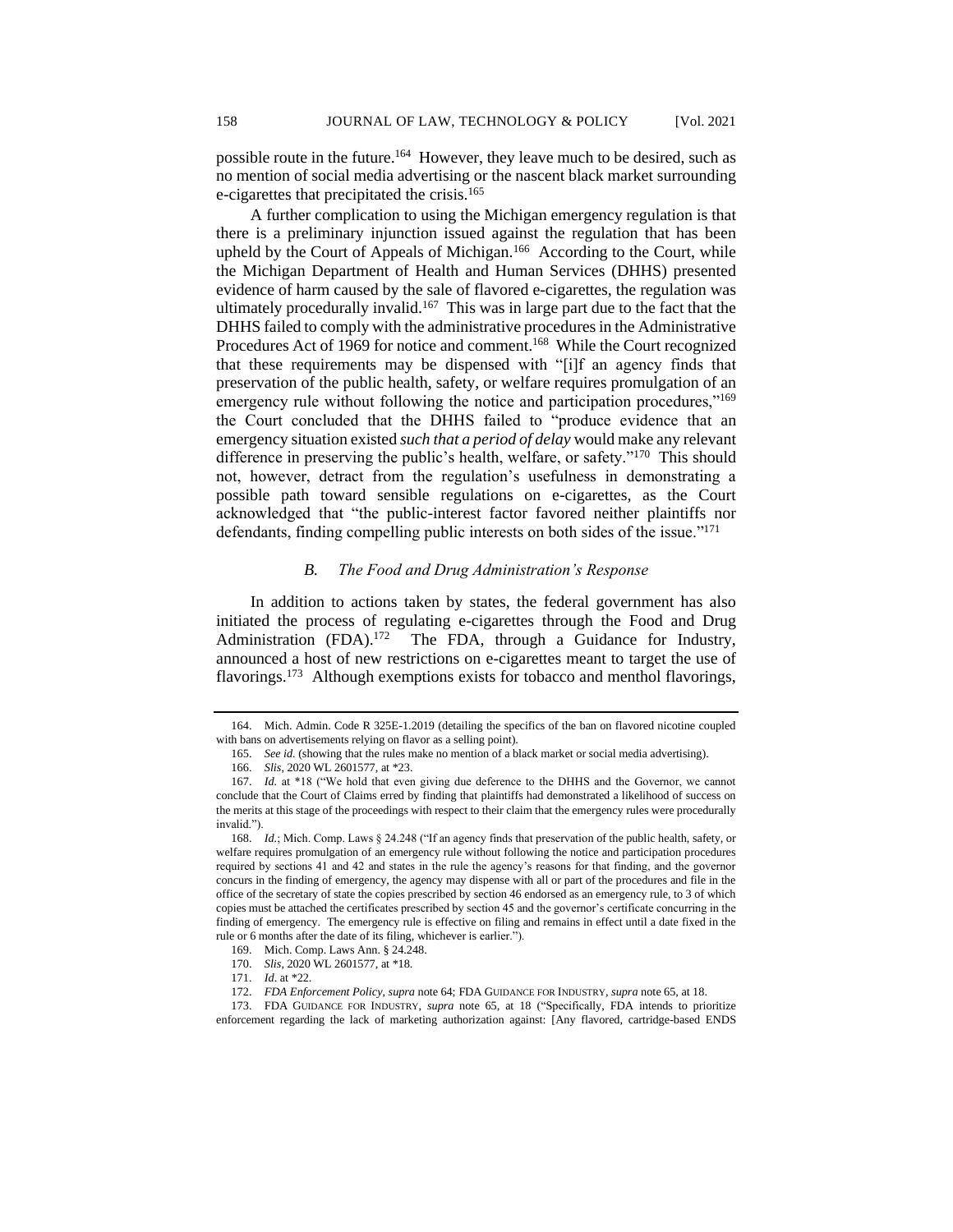there is now an unmistakable trend towards restricting the vaping industry's use of flavorings as a selling point for their products.<sup>174</sup> Like Michigan, the FDA is specifically targeting flavorings and e-cigarette advertisement in order to deter their use among minors and young adults.<sup>175</sup> These new regulations, however, are not meant to attack e-cigarettes directly, with the FDA being emphatic about the potential benefits of smokers transitioning to e-cigarettes.<sup>176</sup> The FDA regulations also go beyond what is currently occurring in Michigan because they correctly identify the sheer importance of social media marketing to the vaping industry.<sup>177</sup> This indicates that, in the future, the federal government will begin taking action to limit the social media presence of e-cigarette companies.<sup>178</sup>

The proposed FDA policies also address the concerns of a black market for e-cigarette flavorings.<sup>179</sup> As mentioned previously, it was the use of black market pods and mixtures that led to the spike in injuries related to e-cigarette use in the latter half of  $2019$ .<sup>180</sup> The FDA specifically states that it is in a position to do so by "(1) issuing a Warning Letter; (2) issuing an import alert and refusing admission of tobacco products imported or offered for import into the United States; and (3) initiating seizure or injunction court actions" against companies suspected of proffering illicit e-cigarette products.<sup>181</sup> With these powers at their disposal, the FDA could help combat the use of dangerous off-brand e-cigarette products and further aid in making e-cigarettes a legitimate tool for harm reduction as they relate to tobacco.<sup>182</sup>

With the points addressed in the FDA Guidance for Industry release, it would appear that the FDA acknowledges the benefits of e-cigarette use in combating tobacco usage while also seeking to address the dangers of their use by young adults, with the new regulations on marketing and sales tracking those of tobacco in the 1960s.<sup>183</sup> This is good from a public health standpoint because it indicates that the federal government is attempting to concretely address the worst abuses of the vaping industry while working to utilize e-cigarettes as a method of reducing smoking rates.

Despite the need to address the marketing of e-cigarettes and their use among young adults, it is vital that current tobacco regulations should not be

product (other than a tobacco- or menthol-flavored ENDS product); [a]ll other ENDS products for which the manufacturer has failed to take (or is failing to take) adequate measures to prevent minors' access; and [a]ny ENDS product that is targeted to minors or whose marketing is likely to promote use of ENDS by minors.").

<sup>174.</sup> *See id.* (demonstrating that, even with the exceptions offered by the FDA, regulatory agencies are now focused on flavorings as an important factor in sales to young adults).

<sup>175.</sup> *Id.*

<sup>176.</sup> *Id.*

<sup>177.</sup> *See id.* ("Coupled with the recently signed legislation increasing the minimum age of sale of tobacco to 21, we believe this policy balances the urgency with which we must address the public health threat of youth use of e-cigarette products with the potential role that e-cigarettes may play in helping adult smokers transition completely away from combustible tobacco to a potentially less risky form of nicotine delivery.").

<sup>178.</sup> *Id.*

<sup>179.</sup> *See* FDA GUIDANCE FOR INDUSTRY, *supra* note 65, at 28 (describing the problem of e-cigarette copy products and foreign unauthorized products causing confusion among consumers).

<sup>180.</sup> *E-Cigarette Lung Injury*, *supra* note 5.

<sup>181.</sup> FDA GUIDANCE FOR INDUSTRY, *supra* note 65, at 29.

<sup>182</sup>*. Id*.

<sup>183.</sup> Franck et al., *supra* note 33, at 7; *FDA Enforcement Policy*, *supra* note 64.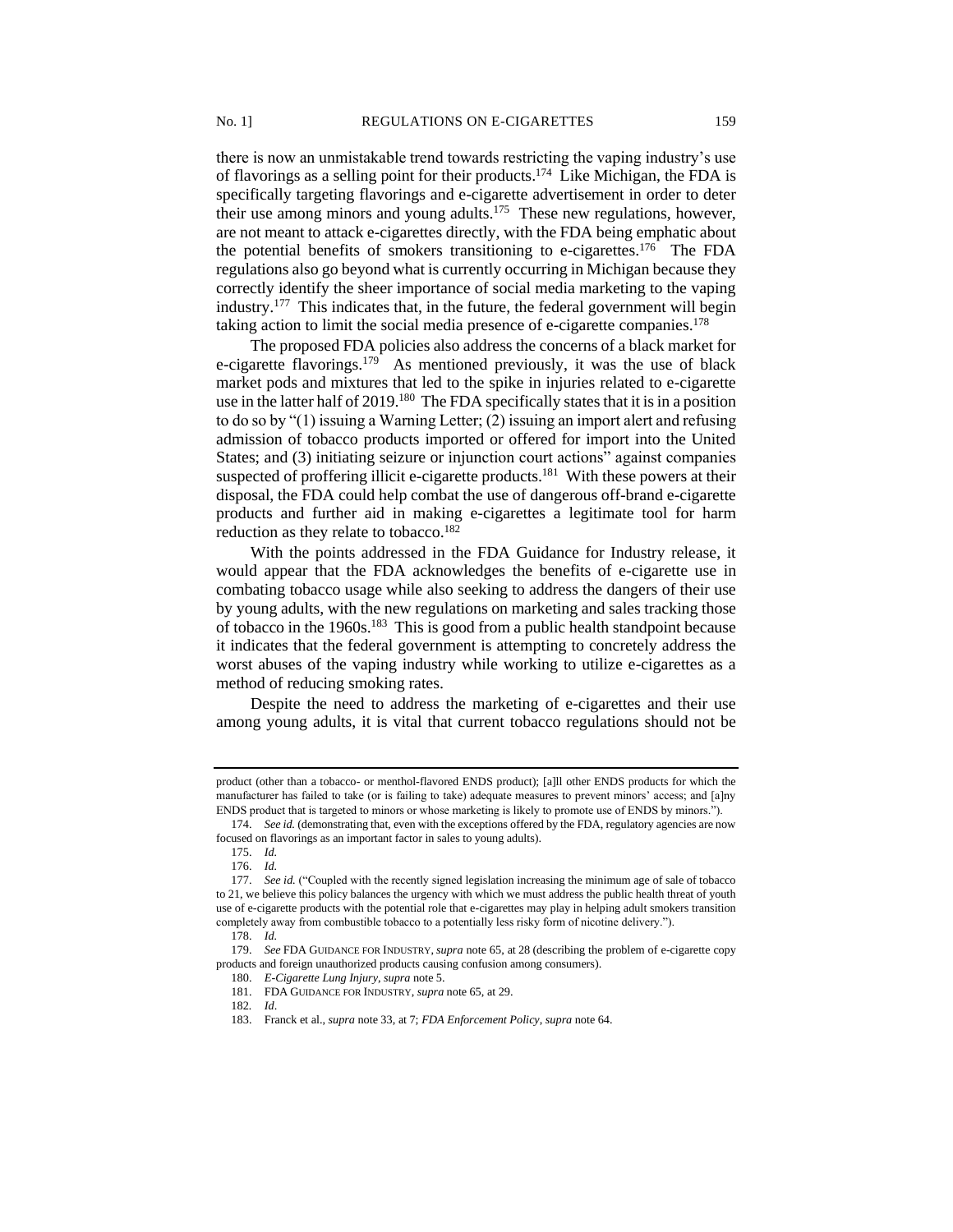identical to or dictate future policies on e-cigarette regulation. They are not identical products and come with their own risks and uses, so to treat them the same would not be optimal.<sup>184</sup> Tobacco regulations arose within the context of the mounting evidence of great medical harm stemming from their use.<sup>185</sup> Federal legislation on the marketing of tobacco is decades old and does not factor new advances in technology and communication.<sup>186</sup>

Besides the fact that e-cigarette companies are overly reliant on social media to advertise their products, e-cigarettes have demonstrable advantages in terms of health over traditional tobacco products. The FDA was emphatic in acknowledging this.<sup>187</sup> As tobacco legislation is oriented towards reducing use of the product itself on account of its drawbacks, simply lumping the two together would create unnecessary obstacles for current smokers to transition to vaping.<sup>188</sup> In order for the federal government to pass legislation to concretely address the issue of e-cigarette use among young adults, Congress would need to pass separate legislation placing e-cigarettes in a different category than tobacco.

That does not mean that tobacco legislation cannot inform or guide future e-cigarette regulations and legislation. The tobacco laws passed by Congress correctly identified that advertising was crucial to the success of cigarettes in the market, and that having restrictions on how tobacco companies can market their products provides a good starting point for contemplating new regulations.<sup>189</sup> Labeling requirements may also be useful at providing greater clarity to consumers about the use and purpose of e-cigarettes, similar to how labeling was used to warn smokers about the health risks of tobacco.<sup>190</sup> As mentioned previously, however, for future regulations to succeed they need to treat ecigarettes as their own product, distinct from tobacco.

Another crucial element that is central to promoting public health with relation to e-cigarettes addressed in the new FDA guidelines but not in Michigan's emergency rules is the role of the black market in creating the crisis in the first place.<sup>191</sup> While efforts to rein in manipulative advertising practices is commendable, efforts to clamp down on defective products and illicit goods are the only way to ensure that a health crisis of this nature does not arise again.<sup>192</sup> By improving and adapting enforcement mechanism to prevent this, the FDA regulations represent a good first step, though they will need to be more

<sup>184</sup>*. See, e.g.*, Bursztyn, *supra* note 33, at 12; Franck et al., *supra* note 33, at 7 (discussing the health benefits of e-cigarettes relative to tobacco and the potential for harm reduction but warning that the data is still incomplete and should be treated with caution).

<sup>185</sup>*. Id.*

<sup>186</sup>*. See* 15 U.S.C. §§ 1331–334 (showing that the law in question refers explicitly to cigarettes, suggesting that only traditional tobacco products were contemplated at the time the law was passed).

<sup>187.</sup> *FDA Enforcement Policy*, *supra* note 64.

<sup>188</sup>*. See* FDA GUIDANCE FOR INDUSTRY, *supra* note 65, at 3–4 (discussing how the FDA interpreted the Tobacco Control Act with regards to electronic cigarettes).

<sup>189</sup>*. See* 15 U.S.C. §§ 1331, 1335 (demonstrating the goal of federal legislation with regards to curbing tobacco usage, including limiting advertising for these products).

<sup>190.</sup> 15 U.S.C. § 1335.

<sup>191.</sup> *E-Cigarette Lung Injury*, *supra* note 5; FDA GUIDANCE FOR INDUSTRY, *supra* note 65, at 28.

<sup>192.</sup> *See E-Cigarette Lung Injury*, *supra* note 5 (describing the critical role black market products and solutions played in the recent e-cigarette health crisis).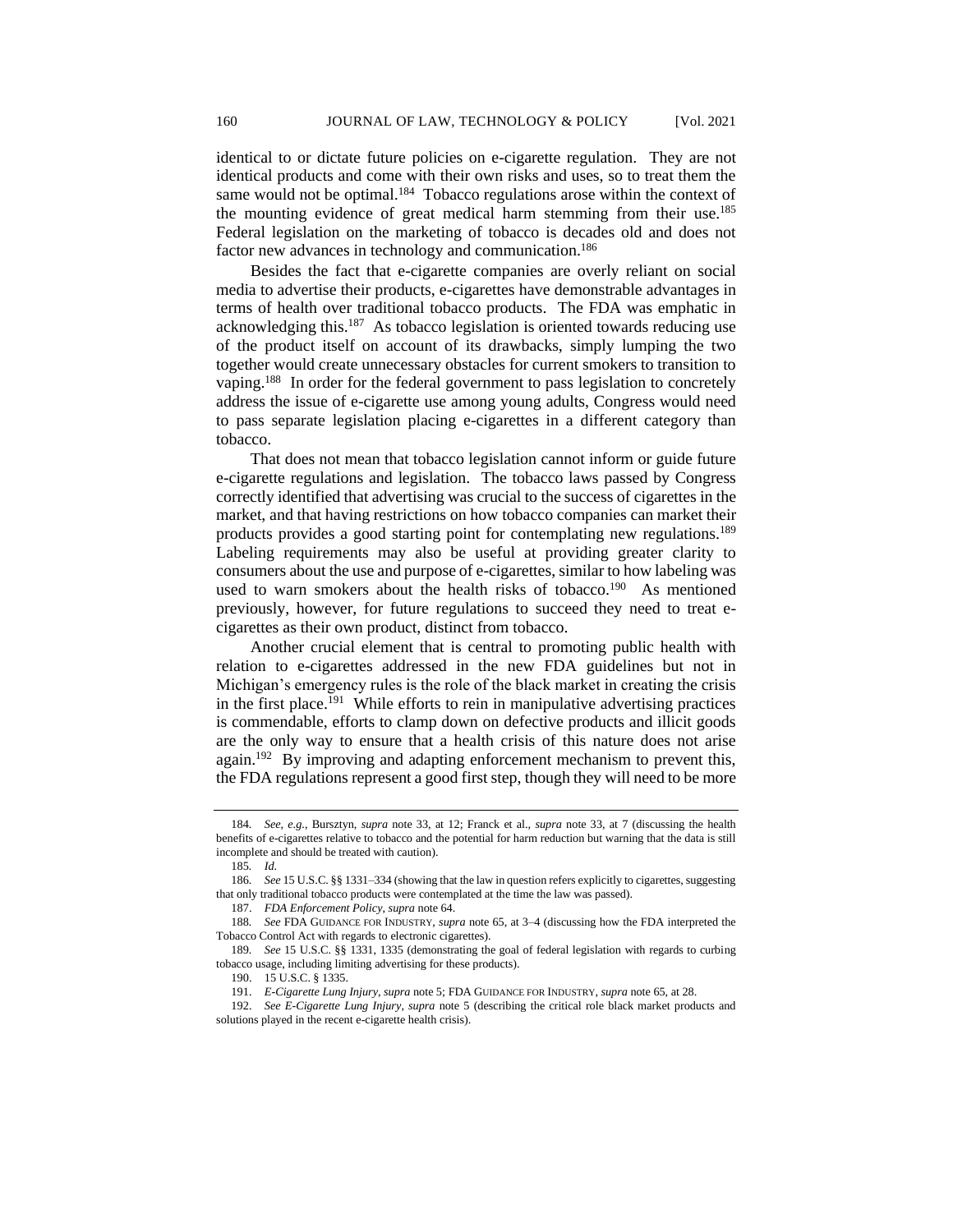comprehensive in the future.<sup>193</sup> The guidelines currently being contemplated only touch on the black market briefly, and the sanctions mentioned contemplate the malefactors as if they are commercial entities.<sup>194</sup> This suggests that the guidelines are meant to target suppliers, but it is the distributors who directly sell to potential customers.<sup>195</sup> Future regulations need to target both in order to reduce the presence of black-market e-cigarette products, as distributors will find other suppliers, potentially foreign ones, in order to meet demand.<sup>196</sup>

#### *C. Possible Future Approaches Derived from Existing Regulations*

Taken as a whole and based on the trends presented, future regulations will likely consist of three prongs. The first is a restriction on the advertising of ecigarettes on social media and other electronic means, as that is the vaping industry's primary target for advertising.<sup>197</sup> The second is a restriction on flavorings, which is meant to reduce its appeal to younger audiences and conversely promote flavorings that are familiar to current smokers so as to facilitate greater usage among current smokers.<sup>198</sup> The final prong is to directly target the e-cigarette black market in order to prevent the sale of black market pods containing THC or any kind of toxic chemicals that may create another health panic like the one that occurred in September 2019.<sup>199</sup> This configuration of goals suggests the purpose of these regulations is to facilitate a reduction in tobacco usage while preventing the use of faulty products, as well as addressing concerns from the general public about the use of e-cigarettes among teenagers and young adults.

This configuration of policies, aimed at limiting e-cigarette usage among young adult, is sensible to the extent that it recognizes the potential for ecigarettes as a useful method of harm reduction.<sup>200</sup> The specific exceptions to tobacco and menthol flavored e-cigarettes make it clear that the government recognizes the possibility of harm reduction through e-cigarettes.<sup>201</sup> Menthol and tobacco flavorings are directly aimed at current smokers as they are the most common flavors available for cigarettes.<sup>202</sup> This is in sharp contrast to sweet and fruit flavorings, which are predominately used by younger users and are a large part of their appeal among young adults.<sup>203</sup> Although it has been argued that banning the flavorings will only lead to younger users migrating to the more

<sup>193.</sup> FDA GUIDANCE FOR INDUSTRY, *supra* note 65, at 28.

<sup>194</sup>*. Id.*

<sup>195</sup>*. Id.*

<sup>196</sup>*. See id.* (discussing the FDA's response to the black market by targeting non-compliant manufacturers and suppliers).

<sup>197</sup>*. See* Huang et al., *supra* note 4, at 150 (showcasing the importance of marketing with regards to ecigarettes).

<sup>198.</sup> *FDA Enforcement Policy*, *supra* note 64.

<sup>199.</sup> *E-Cigarette Lung Injury*, *supra* note 5; FDA GUIDANCE FOR INDUSTRY, *supra* note 65, at 28.

<sup>200.</sup> *FDA Enforcement Policy*, *supra* note 64. *See* Cahn & Siegel, *supra* note 40, at 23 (indicating that current research suggests that at the very least e-cigarettes reduce the urge to smoke); Franck et al., *supra* note 33, at 7 (reinforcing that e-cigarettes can be an effective means of harm reduction).

<sup>201.</sup> FDA GUIDANCE FOR INDUSTRY, *supra* note 65, at 20.

<sup>202</sup>*. Id.*

<sup>203</sup>*. Id.*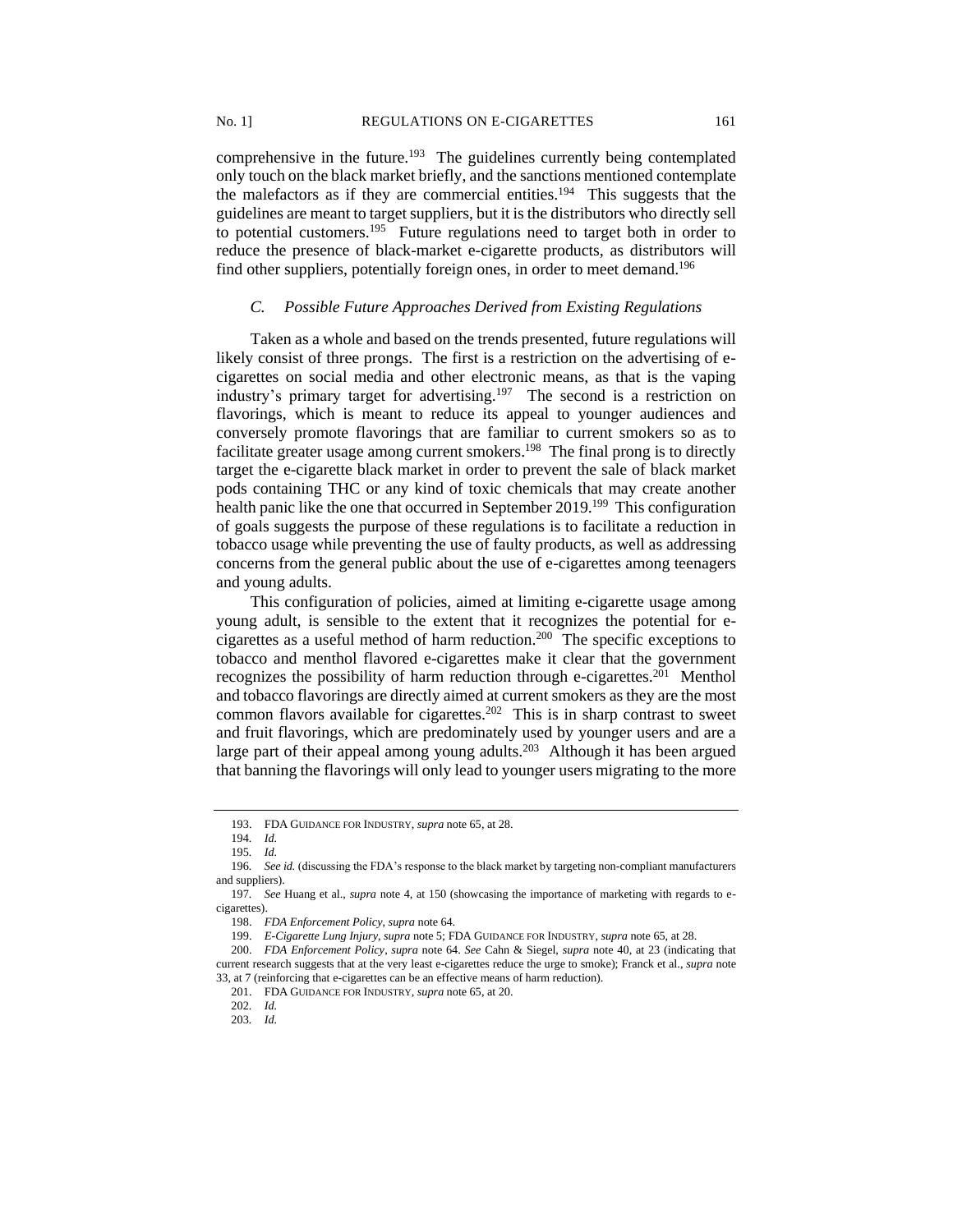traditional flavoring, data suggests that this may not be likely as a large part of the advertising for e-cigarettes focused on their selection of sweet flavors.<sup>204</sup> While e-cigarette manufacturers still have other avenues for advertising, this restriction will aid in reducing the appeal of e-cigarettes to younger audiences by restricting flavorings to more traditional flavors associated with tobacco.<sup>205</sup>

Despite this, the flavoring ban concept has been criticized for not adequately protecting young adults by carving out exceptions to the ban.<sup>206</sup> In particular, the exception to menthol flavorings has been criticized due to its popularity among young users alongside sweet flavoring, thus arguably undermining the ban's intended purpose.<sup>207</sup> According to the National Youth Tobacco Survey, as many as 64 percent of young e-cigarette users make use of menthol or mint flavors.<sup>208</sup> As a consequence of this, critics like the Campaign for Tobacco-Free Kids argue that the ban will ultimately be meaningless as JUUL and other e-cigarette manufacturers and retailers will simply advertise those flavors instead.<sup>209</sup>

Critics of these exceptions, however, fail to consider why these exceptions to the flavoring ban are in place. The FDA has been emphatic in recognizing that while use of e-cigarettes by young adults poses a serious problem that needs to be addressed, it must balance that with promoting harm reduction among current smokers.<sup>210</sup> Menthol is a common flavoring in traditional tobacco products and its inclusion in the exemption is meant to promote the use of ecigarettes among smokers to reduce many of the illnesses associated with traditional tobacco usage.<sup>211</sup> Although menthol is a popular flavor for ecigarettes as well, the overall goal of promoting public health is served by not impeding access to these flavoring, and the medical research supports the contention that e-cigarettes are a healthier alternative to tobacco.<sup>212</sup>

Furthermore, to suggest that exempting menthol from the flavor ban will have no effect on reducing young adult usage of e-cigarettes is without merit.<sup>213</sup> According to data gathered and cited by the FDA in their Guidance for Industry,

<sup>204</sup>*. See id.* (discussing the comments about the nature of these bans and countering that flavor is a strong factor for youth usage); Huang et al., *supra* note 4, at 149 (demonstrating the prevalence of flavor imagery in JUUL's Instagram marketing campaigns and its relation to other aspects of JUUL's advertisements such as sex appeal).

<sup>205.</sup> FDA GUIDANCE FOR INDUSTRY, *supra* note 65, at 20.

<sup>206</sup>*. See* Cassels, *supra* note 58 (reporting on the negative response to the proposed FDA regulations on ecigarettes from an anti-tobacco group, citing the exemptions for menthol as being inadequate to stemming ecigarette usage among young adults).

<sup>207</sup>*. Id*.

<sup>208</sup>*. See id.* (showing statistics from the National Youth Tobacco Survey regarding the types of flavors popular among young e-cigarette users that serve as the basis for Campaign for Tobacco-Free Kids disappointment over the proposed FDA regulations).

<sup>209</sup>*. Id.*

<sup>210.</sup> *FDA Enforcement Policy*, *supra* note 64.

<sup>211</sup>*. Id.*

<sup>212</sup>*. See* FDA GUIDANCE FOR INDUSTRY, *supra* note 65, at 19 ("The intent was, to the extent possible consistent with protecting population health, to avoid foreclosing one potential means by which some adult smokers might seek to transition completely away from combusted tobacco products to potentially less harmful tobacco products.").

<sup>213</sup>*. See id.* at 21 (explaining why the flavor exemptions are in place and why the FDA believes these exemptions will not seriously impact efforts to reduce the use of e-cigarettes among young adults).